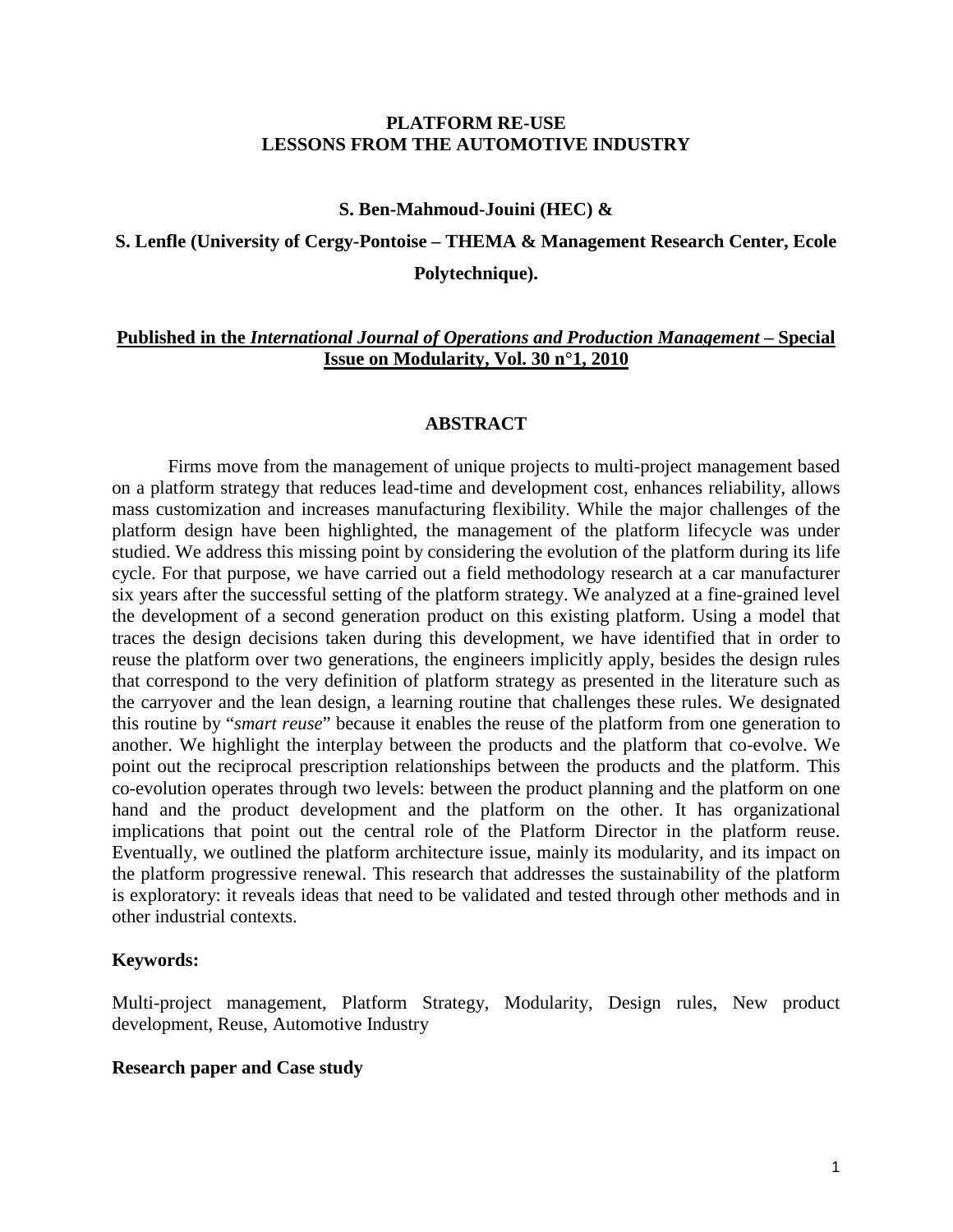## **PLATFORM RE-USE LESSONS FROM THE AUTOMOTIVE INDUSTRY**

### **INTRODUCTION**

More and more, companies face the double challenge of replacing products at an increasing rate along with satisfying very diverse customers. These two requirements lead to the multiplication of new product development projects (Wheelwright and Clark, 1992; Cusumano and Nobeoka, 1998). In order to be competitive, the cost and time of these projects must be kept under control. Furthermore, the project teams have to innovate, in order to put on the market attractive products while keeping under control the underlying risks. Hence, competing in this context necessitates to move from a management of unique projects leading to "hits products" to the management of product families based on a multi-project management (Cusumano and Nobeoka, 1998). The platform strategy is one way to implement the multi-project management approach. One can find in the literature many different definitions for the platform. At this stage and in order to articulate our research question, we will consider a platform as a large set of product components with standardized interfaces that are physically connected as a stable subset of a larger product and that can be shared among different final products. The concept of building product families based on platforms to create variety economically has been widely accepted in the literature where several authors (Cusumano and Nobeoka, 1998; Muffatto and Roveda, 2000; Simpson & al, 2006; Jacobs *et al.,* 2007) pointed out the advantages of the modularization in general and of the platform strategy specifically. It reduces the lead-time and the development cost, it enhances the product quality and reliability, it allows variety and mass customization and finally it increases manufacturing flexibility. Adopting a multi-product approach based on a platform strategy has proved to be successful in many sectors: appliances (Meyer and Lehnerd, 1997; Worren *et al*. 2002), electronics (Sanderson and Uzumeri, 1990), software (Cusumano, 1991), automotive (Cusumano and Nobeoka 1998), etc. The question is not anymore about whether to invest in a platform or not but it is about the design of the platform. We believe that the literature misses a detailed analysis of the platform design process, its evolution during its life cycle and the interplay between the platform and the products reusing it. We intend to address these issues.

The major challenge of the platform design is to balance commonality and product differentiation: emphasizing the commonalities will reduce the design and production cost and delay as well while it will hamper the diversity of the products that will use this platform. According to Robertson & Ulrich (1998) the design of a platform is based on the preliminary planning of the range of products that will use this specific module or platform, since the design of a product is based on the "modular reuse" (Ettlie and Kubarek, 2008) of the platform and on the development of the differentiating components. Hence, one major challenge of the platform design lies in the optimal time span of the product planning. Indeed, in order to achieve the expected advantages of the modularization, the tendency would be to consider a long period of time during which the platform will be reused. But, this will hamper the mass customization and diversity, which are among the main objectives of the platform strategy. Furthermore, in dynamic competing environments, the product planning that generates the platform could be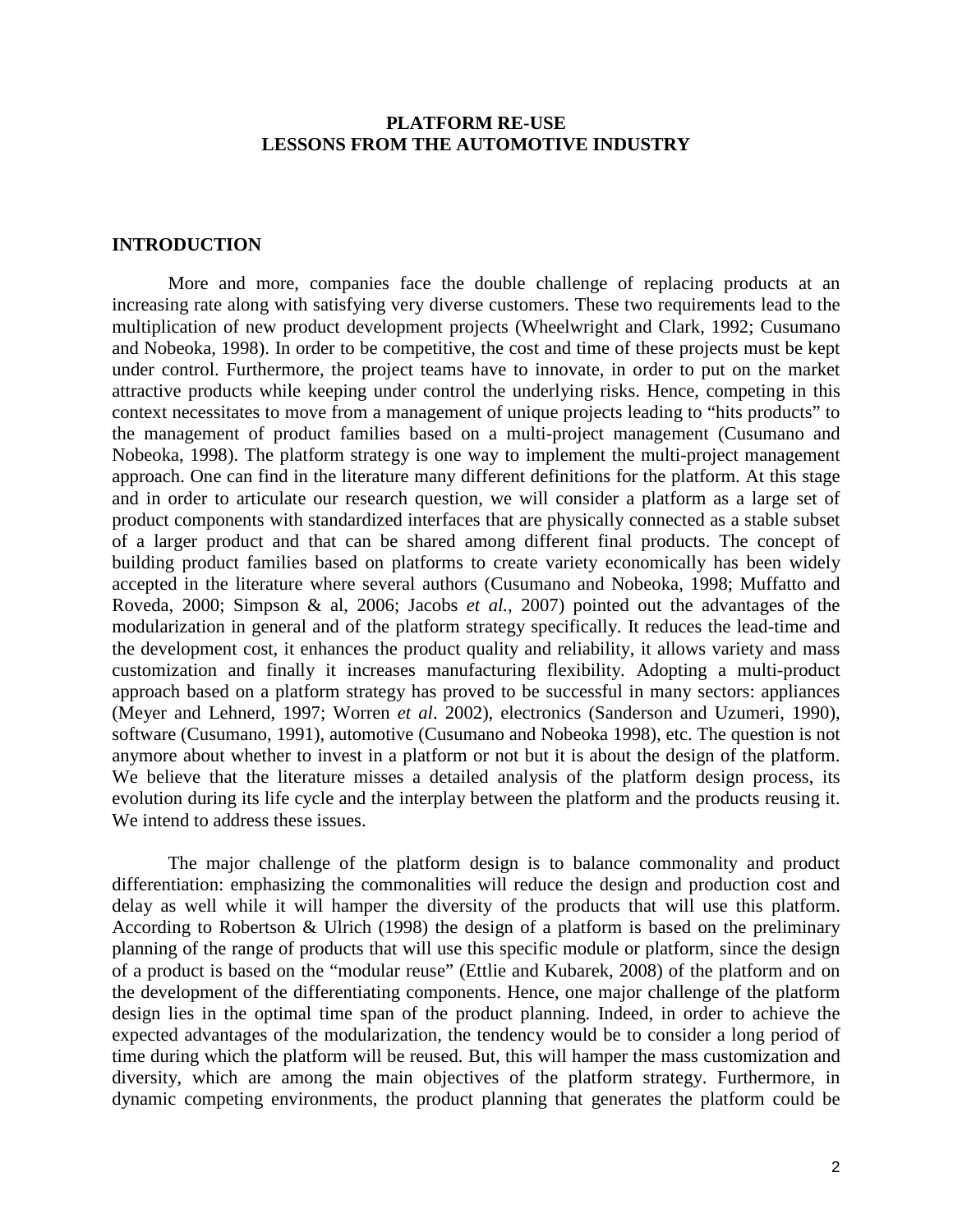rapidly inaccurate. How to make possible the design of unplanned product on an existing platform? How an existing platform can host an unplanned product that will reuse part of the components platform?

These issues highlight the fact that the management of a platform lifecycle could be critical. By this we mean the management of the evolution of the platform after its initial design and introduction on a first family of products and its reuse for the next generation of products. Indeed the main part of the literature on modularity focus either on the adoption of this strategy and the analysis of the conditions under which it is efficient, or on the evaluation of this strategy once it was adopted. The analysis of the dynamics of the platform strategy is therefore under studied. We intend to address this missing point by considering the evolution of the platform during its life cycle, what we call platform reuse. For that purpose, we carried out a field methodology research at a car manufacturer six years after the successful setting of a platformbased organization. We analyze one moment during the life cycle of a platform consisting of the first phase of the development of a second-generation new product re-using this platform. This development raises question about the renewal of the platform, the management of its lifecycle and its architecture. While articulated differently, these questions were considered by  $Muffatto<sup>1</sup>$  $Muffatto<sup>1</sup>$  $Muffatto<sup>1</sup>$ (1999) as critical issues: (i) the relationship between platforms and the development of new ones, (ii) the number of models should be derived from a single platform, (iii) the expansion or reduction of platforms. We intend to contribute to the understanding of these open issues.

This analysis led us to the following result. Engineers implicitly apply during the development process of a product on a platform, two design rules that correspond to the very definition of platform strategy as presented in the literature: the carry-over (R1) that favours the commonality, and the lean design (R2) that avoids overdesign. However, the analysis of the development process of a product reusing the existing platform shows that these rules suffer many exceptions. We thus suggest that the reuse of the platform relies on the existence of a learning routine that challenges R1 and R2. We designated it by "*smart reuse*". We discuss (i) the organizational implications on the relation of the platform management with the strategic planning on one hand and with the project management on the other, and (ii) the impact on the platform architecture.

The paper is organized as follow. Section 1 reviews the existing literature on platform strategy and product design. In section 2, we present the research setting, the method adopted for the data collection and analysis. The pre-development process of a product on an existing platform and the underlying design thinking is presented in section 3. We then turn to the analysis and discussion (section 4) before concluding.

### **THEORETICAL BACKGROUND**

#### **From the platform design to the platform renewal**

In an intense and dynamic competitive environment, the reduction of the product life cycle and the increasing variety of customer demands lead firms to offer a big variety of products with an efficient use of resources. For that purpose, they leverage investments in design and

<span id="page-2-0"></span><sup>&</sup>lt;sup>1</sup> On the basis of his analysis of the platform strategy of the five major Japanese automobile companies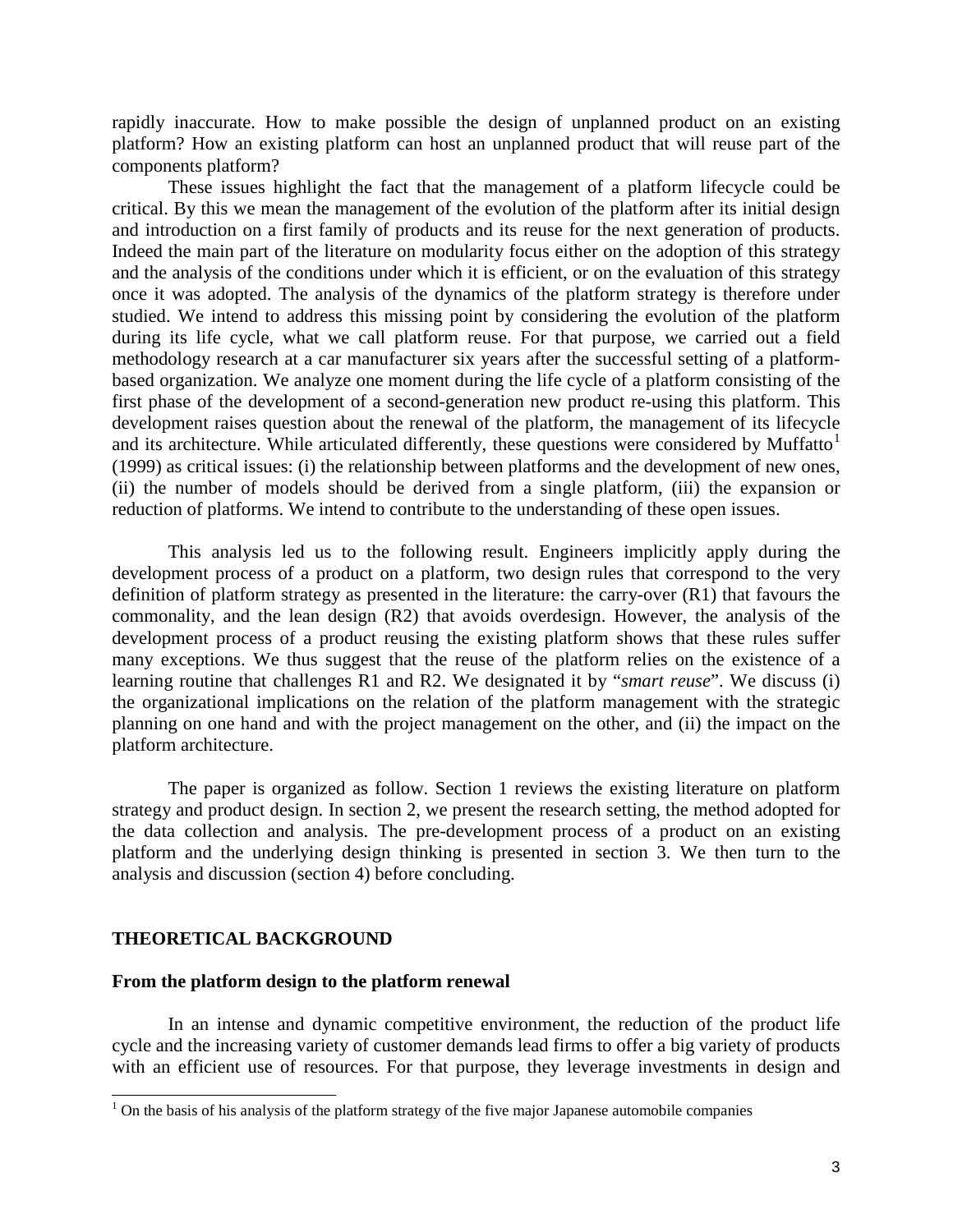manufacturing by adopting modularity. Product modularity is the use of standardized and interchangeable components that enable the design of a wide variety of end products (Schilling, 2000). Product modularity is a multifaceted concept with little consensus on a stabilized definition. However, based on a review of the numerous definitions of product modularity found in the literature, Jacobs et al. (2007) suggest a common understanding about this construct: product modularity incorporates building blocks that can be combined to provide a comparatively large number of product configurations (Langlois & Robertson, 1992; Sanchez and Mahoney, 1996; Baldwin and Clark, 2000; Schilling, 2000).

One of these blocks is the platform. Muffatto and Roveda (2000) identified two types of platform definitions among the wide literature about this subject: (i) the production oriented stream of literature that stress the physical commonality paying more attention to the manufacturing and assembly process than to the other performances such as the lead time reduction and (ii) the multifaceted stream of literature represented, for example, by Robertson and Ulrich (1998) that consider a platform as "a collection of assets that are shared by a set of products". In this definition, besides the production and the logistics processes, the assets could be the development process, the project organizational structure and the knowledge.

According to Muffatto (1999), a platform approach is (i) a technical issue because it is related to product architecture, (ii) a strategic issue because it affects product development performances (reduction of cost and lead time and increase in flexibility), and (iii) an organizational issue because it affects product development and especially the coordination between the team platform and the advanced engineering activities.

Like modularity, platform strategy has to deal with architecture (Ulrich, 1995), standardization (Meyer and Lehnerd, 1997), mass customization (Worren *et al.*, 2002) and interfaces (Sanchez and Mahoney, 1996).

Platform strategy corresponds to the process of identifying and exploiting commonalities among a firm's products, its target markets and the processes for designing and producing these products (Meyer and Lehnerd, 1997). This strategy is an answer to the « fat design » phenomenon identified by Cusumano and Nobeoka (1998) and Fujimoto (1999) as the down side of the heavy weight project management organization. These authors pointed out that it is useful for firms to overlap the projects that share the same components: in that case the engineers can design components for more than one project. By coordinating chronologically overlapping projects a firm can transfer a design from a base project to a new one and facilitate task sharing among engineers as well as mutual adjustments and communication between the interdependent projects. They show that this approach is beneficial for both the speed and the effectiveness of technology leveraging between projects.

Several research have showed that implementing the platform strategy increases the launch speed of a new product developed on the platform by reducing the lead time, it reduces the development cost, it increases the quality by using pre-tested components and it enhances the variety of the products range (Sanderson and Uzumeri, 1995). The advantages of the platform strategy have been widely accepted in the literature. The question is not anymore about whether to adopt a platform strategy or not but about the design of the platform because many firms are adopting the concept with different interpretations and degrees of implementation.

The literature pointed out the importance of the strategic planning of the sequence of products that will be developed on the platform in order to design it. According to Cusumano and Nobeoka (1998), it is more efficient for companies to make advance plans during the platform development (or base project) for its future reuse. Robertson and Ulrich (1998) propose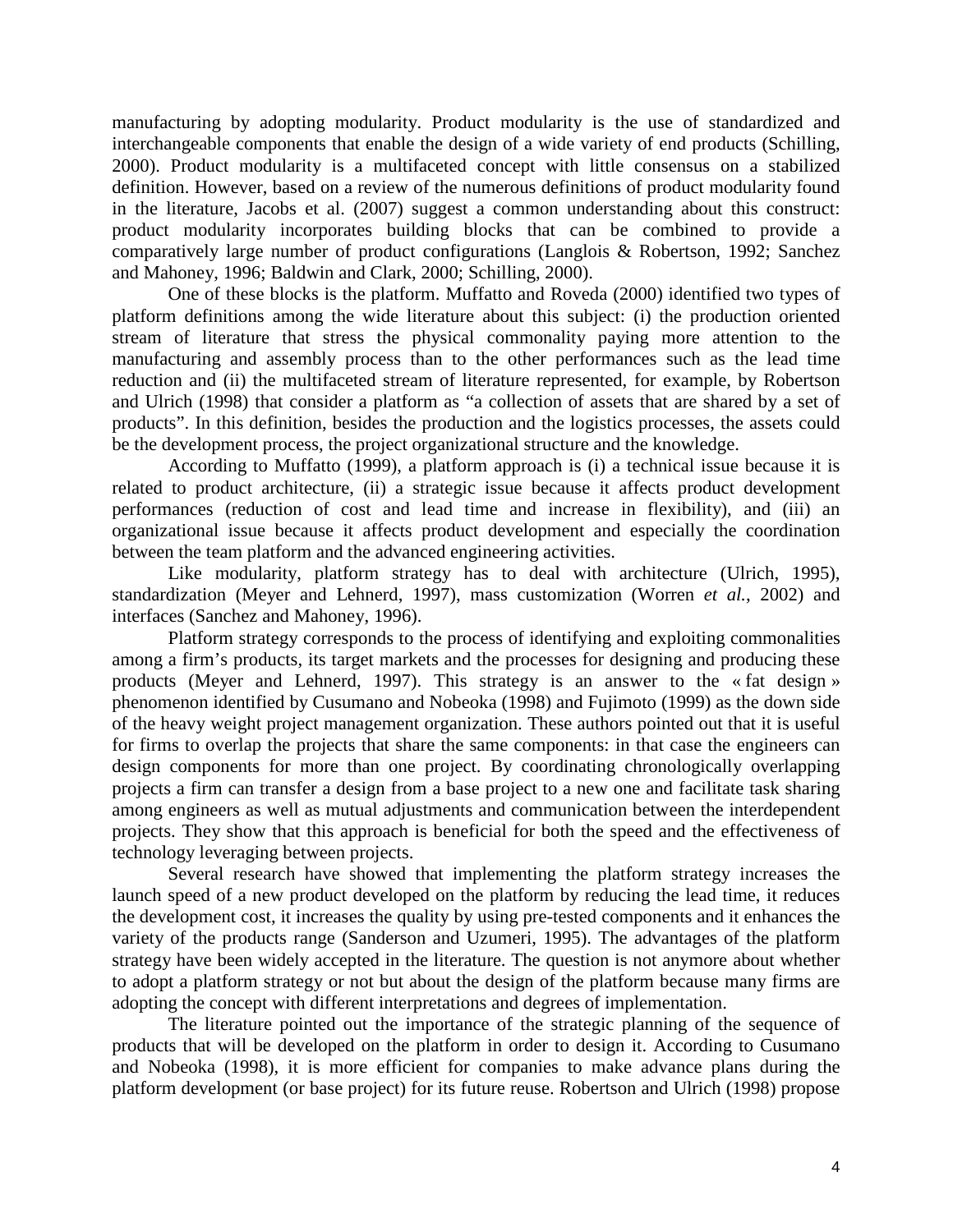a structured process for platform design based on three plans: the product plan in a first place, than the differentiation and the commonality plans. It is on the harmonization of these three plans that the success of the platform strategy depends. Following these approaches, the platform may be regarded as a "planning tool" (Muffatto, 1999). However, this preliminary product planning presents some limits. Cusumano and Nobeoka (1998) pointed out that even with an advanced plan, "*it is difficult for engineers in the base project to predict problems future projects may have in reusing the platform*". Furthermore, this product plan could be ineffective in dynamic competing environments where a product plans change. In these industries, the period of time during which the product planning remain accurate becomes increasingly short and it is common to design products not planned when the platform was initially designed. This issue highlights the question of the time span for which a platform is designed, its evolution and the number of models that will be developed on the platform, etc. Will the platform generate a burst of products before being renewed or is this renewal progressive along the products developments?

New generation of products can either be based on an entirely new platform or a partial renewal of the existent platform. According Halman *et al.* (2003), a new platform is developed when basic architecture changes are necessary. Meyer and Lehnerd (1997) pointed out that longterm success and survival require continuing innovations and renewal. They analyzed the renewal of the platforms of HP in the printer business and proposed metrics to monitor the evolution of the platform (Meyer et al. 1997). For Halman *et al.* (2003) « *this is not a one-time effort. New platform development must be pursued on a regular basis, embracing technological changes as they occur and making each new generation of a product family more exciting and value rich than its predecessors* ». According to these authors, the partial renewal concerns one or more subsystems that undergo major changes in order to allow new features necessary for the second generation of products planned on the platform. This issue has been highlighted by Garud and Kumaraswamy (1995) *"in rapidly changing environments, (…) upgradability becomes important. If a system is not upgradable performance improvements may involve its complete redesign*". Simultaneously, several authors (Halman et al. 2003, Krishnan and Gupta, 2001, etc) pointed out the lack of indication in the literature on the moment when firms have to renew their platform. Hence, some authors address the renewal issue, but they do not specify how this evolution is managed simultaneously with the products development.

The number of models that should be derived from a single platform has not been addressed by the literature. Literature has focused mainly on the initial platform development that will generate enough derivative products to gain back the investment and less on the implementation of a succession of product families on a platform. A clear gap in literature exists when it comes to implementing successive product families on platform and we intend to contribute to fill this gap.

### **Product Design in a Platform-driven Environment**

The leading principle in the design of a product on a platform is to decide which components of the product will be the differentiating elements and thus will be specifically designed for the product and not reused from the platform. This trade-off is strongly linked to the question of the product architecture, which is the way in which the components are organized and interact (Ulrich and Eppinger, 2004). Since the mid 1990s, studies of the interest and impact of modular structures have paid particular attention to questions of architecture (Ulrich, 1995; Baldwin and Clark, 2000). Platform design has also been the subject of many publications aiming mainly to propose methods to manage the commonality / differentiation dilemma by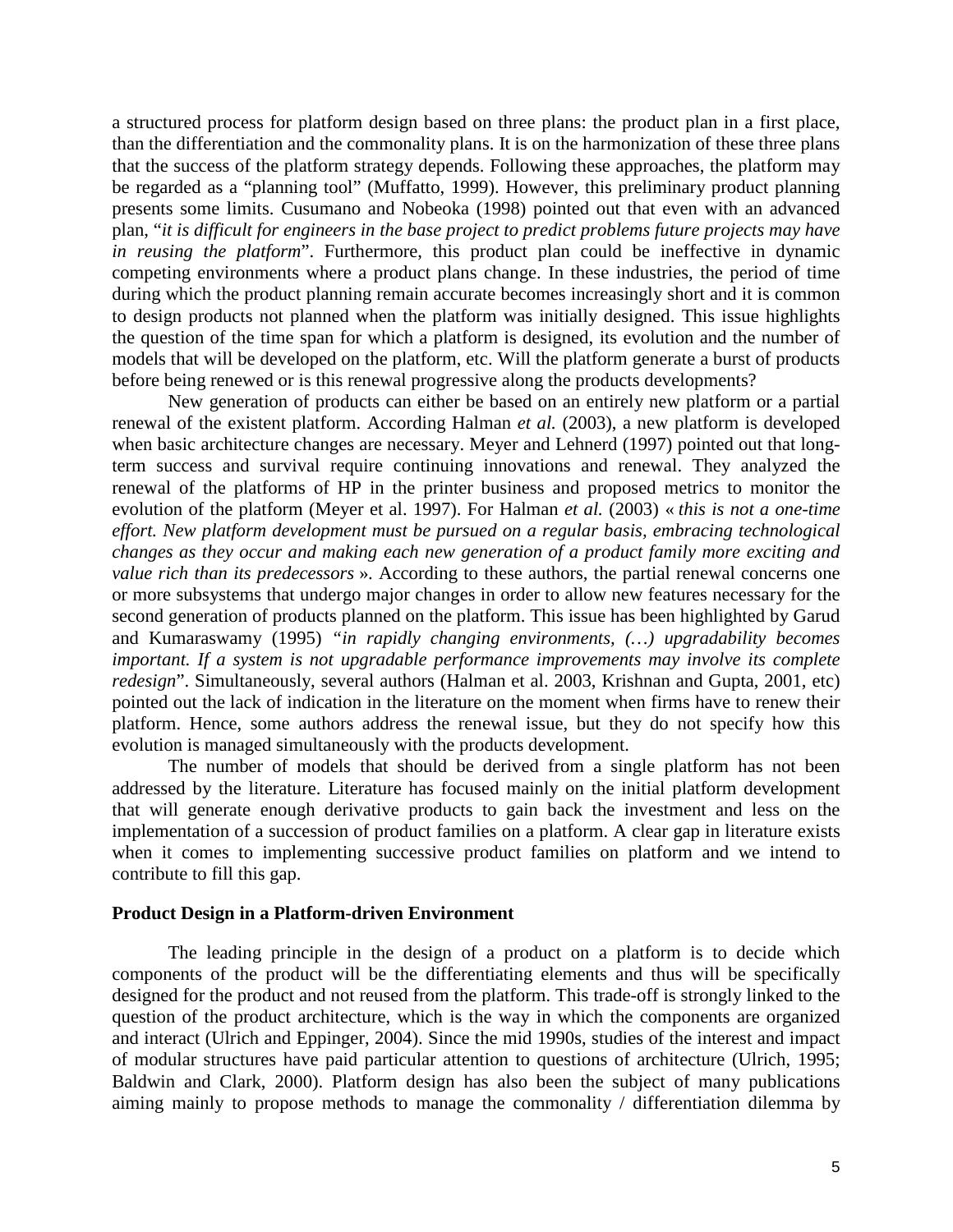considering technical, marketing, industrial and economic constraints (Ulrich & Eppinger, 2004; Simpson & al., 2006). However, these studies pay relatively little attention to the design process of a product on an existing platform. It is as if it is perceived as not being fundamentally modified by the platform approach. Yet, as highlighted by Muffatto (1999), "*when there is a platform strategy, the development process must include the possible options that a platform can offer from its early stages*". This missing point is probably consistent with the static nature of these studies looking into the question of the design of the first-generation platform, i.e. starting from scratch (or almost). However, when seen from a dynamic point of view, the question changes. As Fisher *et al.* (1999) mention it, "*in most industrial situations, there already exists a portfolio of products and the managerial problem is to decide which components to re-use,*  which components to replace, which to develop. This problem is complex and deserves further *research attention*" (p. 313).

Therefore we believe that there is a missing link in the literature. Indeed, when platform reuse becomes an important concern for designers and managers, the question of platform architecture, and specifically its modularity, could be fundamental. As demonstrated by the literature (Ulrich, 1995; Langlois and Robertson, 1992; Sanchez and Mahoney, 1996; Baldwin and Clark, 2000), modularity enhances the product flexibility by allowing designers to change some parts of the system without having to redesign the whole. It is thus possible to imagine a modular platform that will evolve according to environmental and technical changes on some of its parts, while being able to keep its core unchanged. This raised however two fundamental issues that we will keep in mind while studying platform lifecycle management, and therefore platform architecture:

- The design rules (Baldwin and Clark, 2000) that govern the architecture and the management of the platform;

- Most of the cases used in the literature on modularity comes from the electronics and computer industry which represents perfect examples of modular product architecture allowing the "*firm to accelerate its learning about markets by enabling the firm to leverage many different variations of a product [mix and match] more quickly and at reduced cost*" (Sanchez and Mahoney, 1996, p. 72). However the question of the transferability of this strategy to other kind of products remains open. Whitney (1996) for example, argues that some structural characteristics (e.g. high power transmission between components and systemic effects) of electro-mechanical products such as cars, planes, cameras, etc prevent them from being modular.

Our work contributes to addressing the question of product development in a platform environment when the platform already exists, what we call the platform reuse.

## **RESEARCH SETTING AND METHOD**

In order to contribute to a better understanding of the life cycle of the platform and its reuse from a products generation to another, we decided to conduct a field-based study and to analyze the first phase of the development of a new product on an already existing platform in a leading European automotive manufacturer, Platcar (pseudonym), which adopted the platform strategy six years ago (1998). This strategy led to the reduction of the lead-time and cost of the developments and the increase of the models diversity compared to the performances of the firm before this strategy. Data were collected during 15 months (between April 2004 and July 2005). The method adopted for this research is an exploratory case study, which is the most appropriate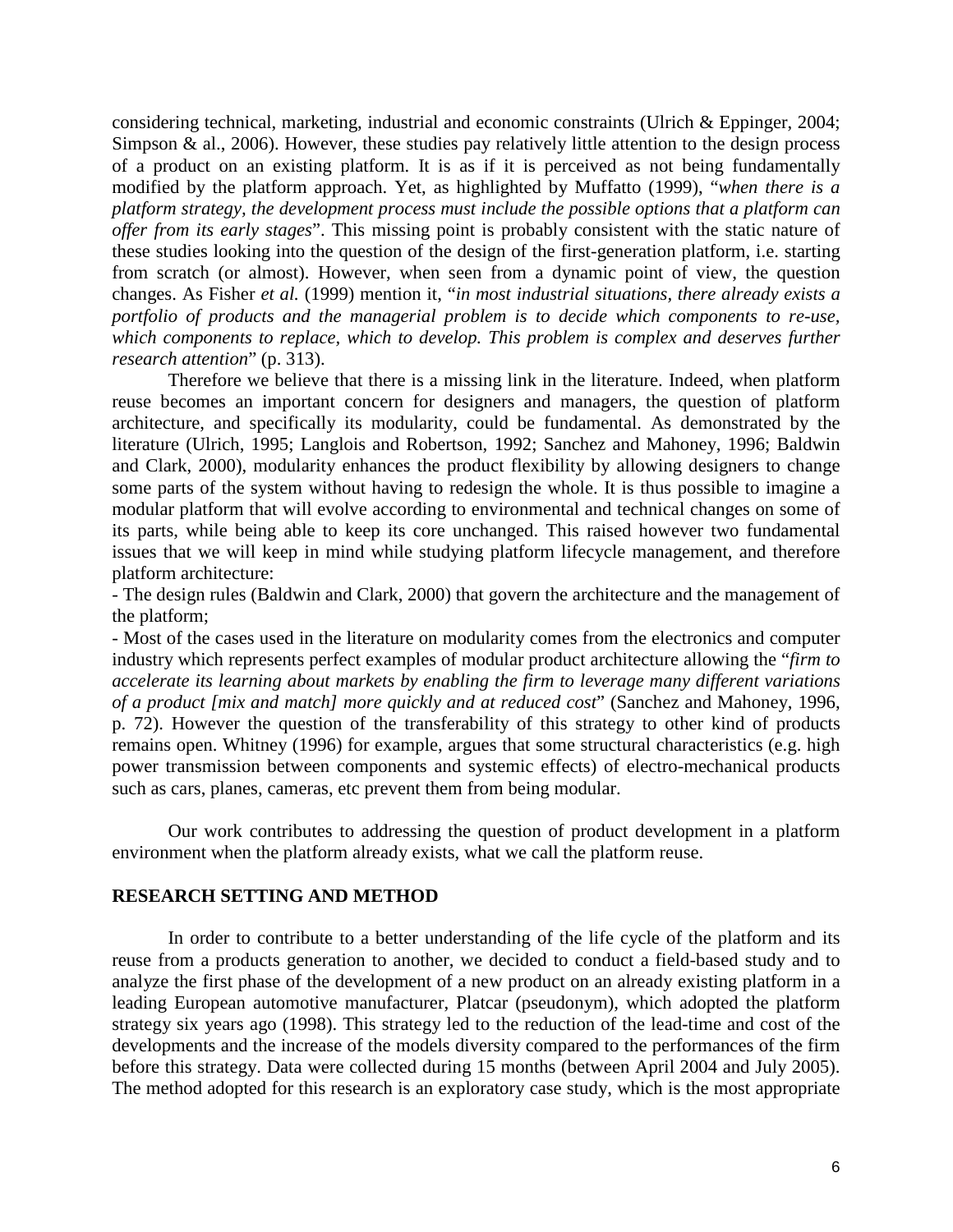method (Yin, 1994) to reveal or induce ideas that should be tested in other contexts and environments using other research design. The product development analyzed revealed issues about the renewal of the platform, its life cycle and its upgradeability. Below, we will present our research setting and the method employed for the data collection and analysis.

## **Research Setting**

The automobile sector being one of fierce rivalry, the competitive advantage of car makers (OEM) resides in their ability to control development and manufacturing costs, to meet a variety of customer needs as efficiently as possible and to reduce development delays in order to replace models frequently. The impact of the new product introduction rate on market performance may be particularly great in the automotive industry because technology is improving steadily and customer expectations are fragmented and change at a rapid pace. Fresh styling and model introduction in addition to functional performances have a significant influence on sales (Clark and Fujimoto, 1991; Nobeoka and Cusumano, 1997). Furthermore, the platform strategy in the automotive industry has been studied by several authors such as Cusumano and Nobeoka (1998), Robertson and Ulrich (1998), Muffatto (1999), Becker and Zirpoli (2003).

Platcar is a medium-sized generalist OEM (200,000 staff and 3.5 million vehicles sold around the world in 2005). It is among the top three in Europe (14.5% market share) and the seven biggest in the world (5.5% market share). Since the end of 1980s, the automotive sector in Europe was marked by an increasingly intense and widespread price war, leading to severe pressure on OEM margins. In this context, Platcar adopted the project management principles as analyzed by Clark and Fujimoto (1991). It led to the strong empowerment of the project managers. But as described by Becker and Zirpoli (2003) at FIAT, by Fujimoto (1999) at Toyota and by Cusumano and Nobeoka (1998) at several other car makers, the increasing number of models, the growing complexity of coordination of the development tasks, the continuous pressure on costs and lead time and the difficulty to share and capitalize knowledge issued from developments projects challenged this strategy. Hence, in 1998 like many other OEMs in the world, Platcar structured its products around four platforms: one for small cars, one for medium, one for big and the fourth one is a platform in collaboration with a competitor. The platforms were not only a technical object combining common components to several vehicles, but correspond also to an industrial organisation as these vehicles are manufactured in the same plants. In this research, we focus on one platform: the smallest (referred to hereafter as PF) representing 34% of Platcar sales in 2005. Competition is particularly fierce in this market segment occupied by the main European generalist OEMs. Furthermore, in this company, this segment has always served as a pilot unit for implementing organizational innovations. Our choice of PF as a field study is therefore justified by the competitive industrial background in the automotive industry in general and the specific situation of PF in Platcar, as it can be considered as being ahead of the rest of the firm, in particular.

In order to achieve an efficient and effective multi-project strategy, simultaneously to the platform design, a specific organization was settled. Each platform was managed by a platform director who has the role of coordinating the current projects under development (crossover and carryover) and the life cycle of the products developed on the platform emphasizing the renewal of some components when neeeded (retrofit). For that purpose, the platform director has under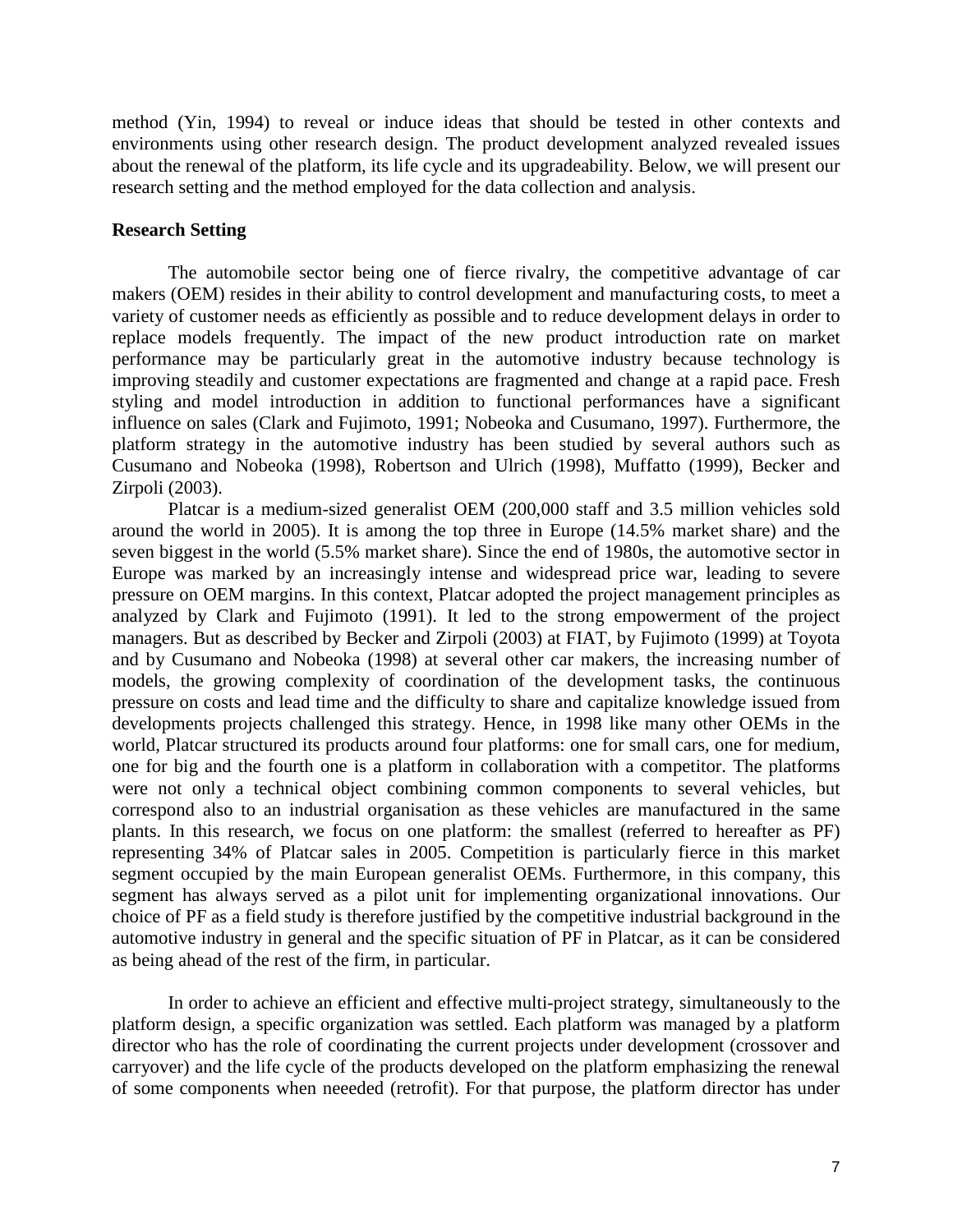his responsibility the project managers who are in charge of the new products developments, the product managers who are in charge of the continuous improvements of the existing products and a core platform manager who develops and maintains the platform. This core platform manager is in charge of a team composed mainly of technical engineers, plant and purchasing managers and cost controller. The core team is in charge of the constant fitting of the products developed into the platform. Each project manager has to focus on his specific car concept generation and implementation. He customizes the available technology to the product under development. For that purpose, he cooperates tightly with the platform core team. Each product manager interacts with the core team as well, because the feedback from the customers and the manufacturing could be integrated in the platform to benefit to the current and future projects. On the other hand, the modifications made by the core team to the platform may also benefit to the existing models by retrofitting updated platform components on the existing products. This enables the monitoring of the commonality components level, the improvement of the performances and the reduction of the costs (See Fig  $N^{\circ}$ 1)



### Figure 1. The organization of the platform PF at Platcar

The platform director belongs to the engineering department that comprises, the technical divisions, the purchasing and the support functions (costing, quality audit, prototypes, homologations, nomenclatures). The technical divisions, the purchasing and the support functions provide the platforms and the projects with the skills, expertise and services (quality management, budget monitoring, IT and communication) required to achieve their objectives. The engineering department and the strategy department (in charge of the product planning) report to the CEO.

An evaluation study conducted by the firm in 2005 showed that in six years, the lead-time has been reduced by 17% (from 260 weeks to 215 weeks). The numbers of models tripled moving from one new model each 2,5 years to one model each 9 months: Platcar launched on PF (the smallest platform) 7 models in 5 years. The platform cost development represents 40% of cost development of the first model that was developed on the platform. For the following 6 models, the platform cost development represents 10% on average of the models cost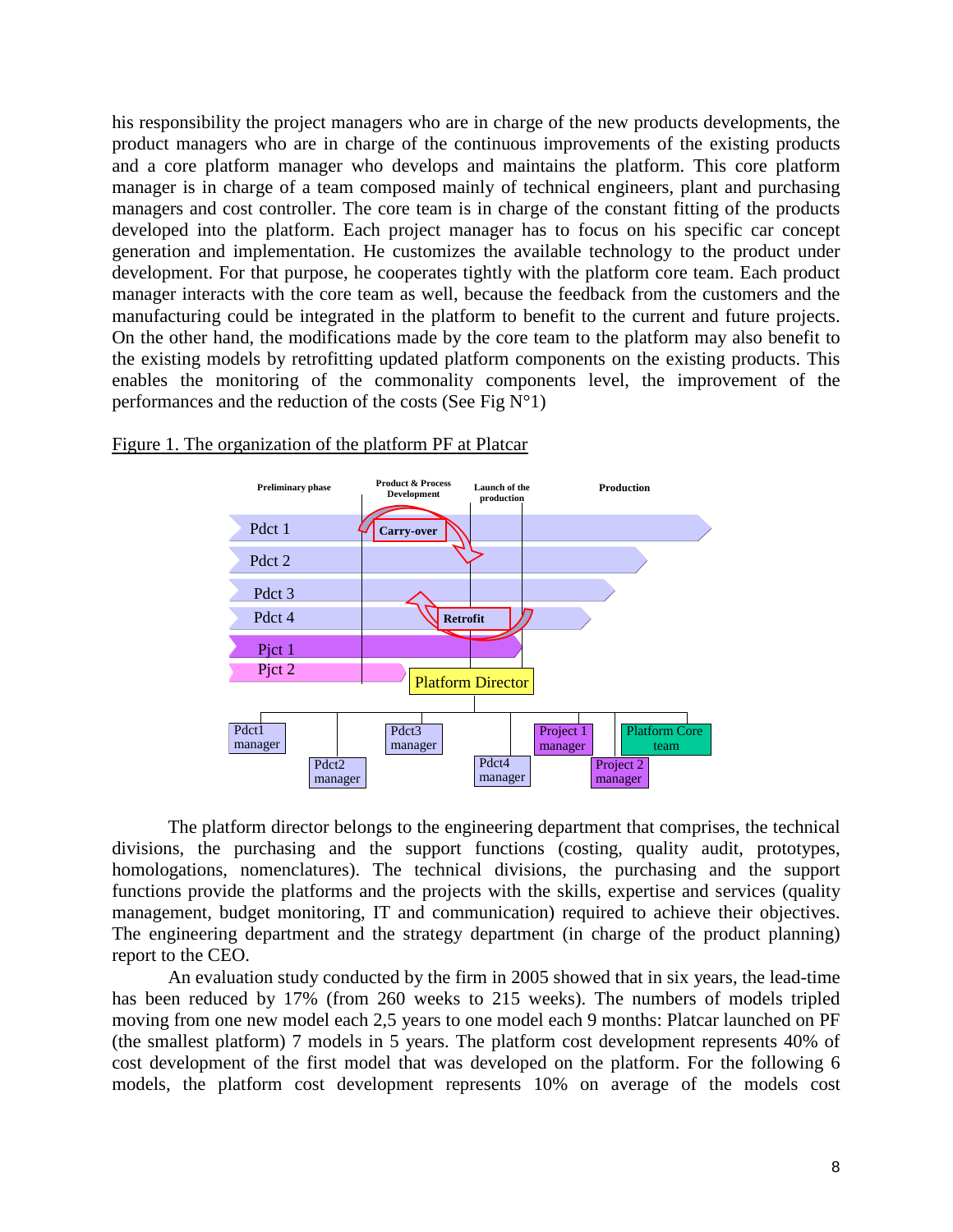development. The 90% remaining cost is relative to the development of the differentiating components and the upper body of the car.

PF was planned to be the basis for two product generations and hence should last about 10 years. However, six years had passed since the design of PF, and new requirements in terms of regulations and consumer expectations had emerged. These new requirements emerged form the analysis of the product planning of the second-generation products suggested by the strategy department and that are supposed to be developed on the existing platform. This could lead to the evolution of the platform. In order to analyse this evolution, we have chosen to focus on the development of one of these second-generation vehicles scheduled on PF.

The Platcar product development process comprises 4 phases: the pre-project phase ends once the market target has been specified and the main characteristics of the product defined. At this point, the project manager and his core team are appointed: this is the project launch. During the second phase that follows, this small team has to define the concept, the architecture, the style guidelines and the initial product specifications. This is followed by the third phase that freezes the style, the specifications and the suppliers. Finally, the fourth phase (the longest) brings the product design process to a close. We will focus more particularly on the first phase of the development process: the pre-project phase prior to the official project launch. The fact that the vehicle is being developed on the platform leads to the fact that a small team from the platform core team is appointed in order to analyze the compatibility of the product with the platform during this first phase. We will focus on the work of this team.

This research setting is particularly relevant to our research question, which is the reuse of an existing platform, its impact on the product development process and vice versa.

### **Method: data collection and analysis**

Our research requires in-depth analysis of the designers' practices. To be able to analyze the development process empirically, we used a field-based methodology (Glaser and Strauss, 1967; Yin, 2003). As we've shown in the research setting section, the field was selected by theoretical sampling (Eisenhardt, 1989), meaning that it was not chosen for statistical reasons but because it was particularly relevant to the question of the product design on an existing platform. Hence, our findings are not universal and do not reveal any statistically significant phenomena. They shed light on the development of the product on an existing platform and by this way reveal issues about the platform reuse and evolution and its life cycle management. Our method relies on an inductive inquiry that generates theoretical insights from a single in-depth case. It is relevant because our aim is to provide new insights rather than to verify established theories.

The data was collected over a period of 15 months and were mainly composed of two types: (i) historical data such as the minutes of the quarterly platform meetings and the documents presented during these meetings covering 5 years since the launch of the platform in 1998 and (ii) fresh data created for the purpose of the research such as interviews and participation to design meetings that were held during the research duration (15 months). These data were gathered for one part by the researchers and for the other by two research assistants (RA) that were students in the last grade of a Master Degree in Engineering. The researchers conducted ten interviews with the platform director, the core team manager and the manager in the strategy department in charge of the product planning of this family. Each interview lasted almost two hours. The research assistants attended all the design meetings that were held within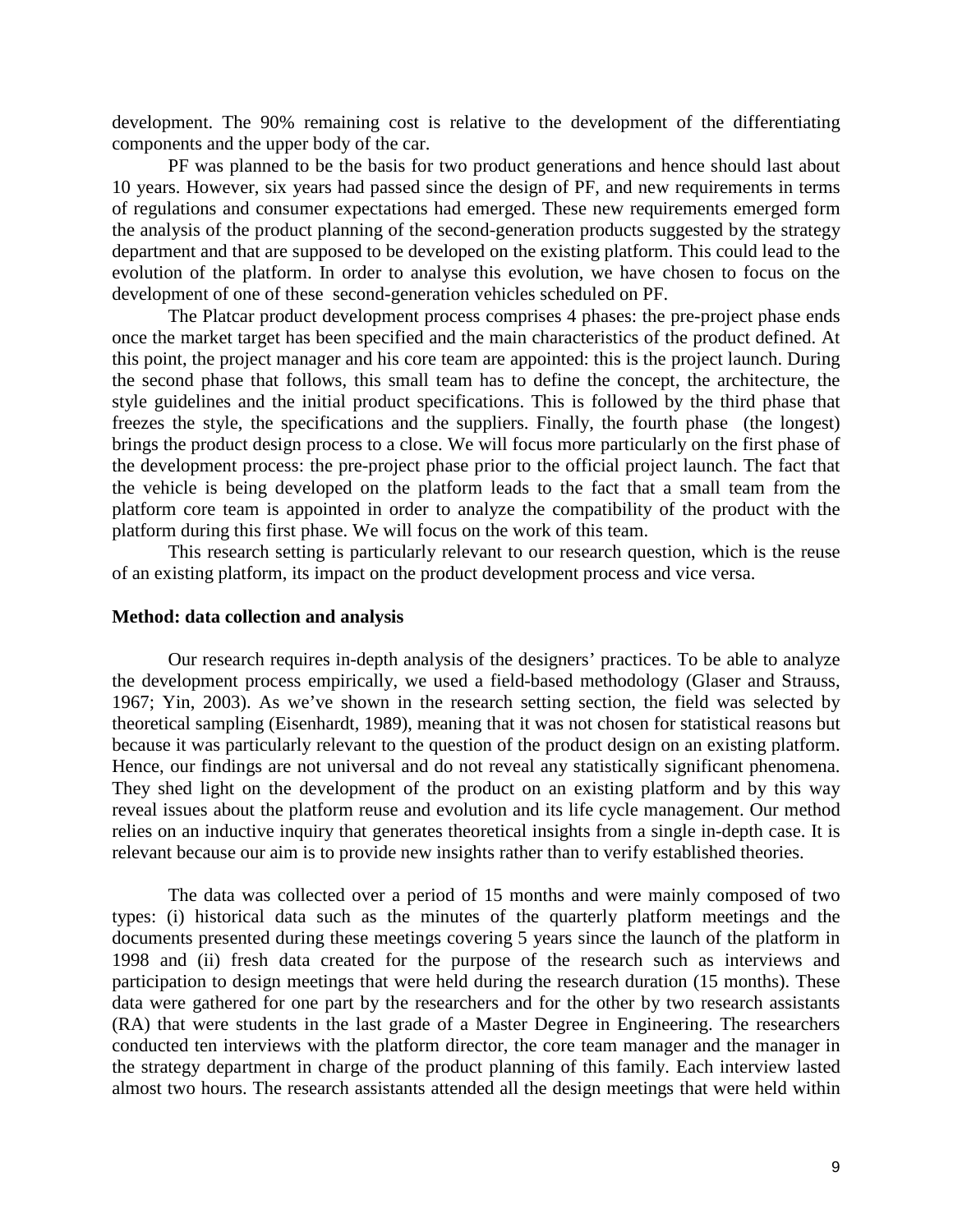the platform core team during the research duration. They especially attended the meetings held by the members of the small team that were in charge of the compatibility analysis of the new product developed on the platform and of the analysis of the new requirements induced by the new regulations and the customers feedbacks. By being involved in these meetings, the RA thus had a wide access to documents and people. They were in close collaboration with the team in charge of the first phase of the design process. They conducted interviews with different members of the platform core team as well. The RA worked under the supervision of the authors: they met on a regular basis (once a month during all the research duration) and each time the RA asked for it as well. Regular meetings (every two months) were held involving the critical resources of the platform, the research assistants and the authors. The purpose of these seven meetings, that lasted two hours on average, was to validate the understanding of the phenomenon under study and to discuss the research progress. (See Table  $N^{\circ}1$  for an overview of the data sources).One of the authors had previously conducted a research over a period of three years on different but adjacent subject relative to the design processes in this firm. This past relation provided two strengths: (i) a stable relationship that secured the access to the data within the firm during this research, and (ii) a historical and accurate understanding of the management practices of the firm especially the design process. This previous knowledge of the firm and the design practices makes the interaction with the research assistants rich and enhances the reliability of the analysis they suggest.

| <b>Source of data</b>                                              | <b>Number Frequency</b>                             |
|--------------------------------------------------------------------|-----------------------------------------------------|
| <b>Interviews</b>                                                  |                                                     |
| PF director                                                        | 10                                                  |
| PF core team manager                                               |                                                     |
| Manager in charge of the product planning of                       |                                                     |
| this family in the strategy department                             |                                                     |
| Pre-development team at PF                                         | On a continuous basis                               |
| <b>Meetings</b>                                                    |                                                     |
| Design<br>meetings involving the                                   | pre- Monthly and when a specific question in raised |
| development team attended by the research                          |                                                     |
| assistants                                                         |                                                     |
| Research meetings involving PF director, $PF/7$ (every two months) |                                                     |
| core team manager, the research assistants and                     |                                                     |
| the authors                                                        |                                                     |
| Research meetings involving the research 15 (monthly)              |                                                     |
| assistants and the authors                                         |                                                     |

Table N°1: Overview of the data sources and collection process

During the interviews, the interviewees were asked to focus on the design decisions they take during the predevelopment phase of the product on the existing platform. During the meetings, the RA were asked to trace these decisions and to investigate the stakes and the impacts of each of these decisions after the meetings with the engineers. Considering their engineering background, the research assistants were able to understand the debates and the stakes of the discussions that occurred during these meetings. This approach is similar to the decision perspective adopted by Krishnan and Ulrich (2001), because it "helps get a glimpse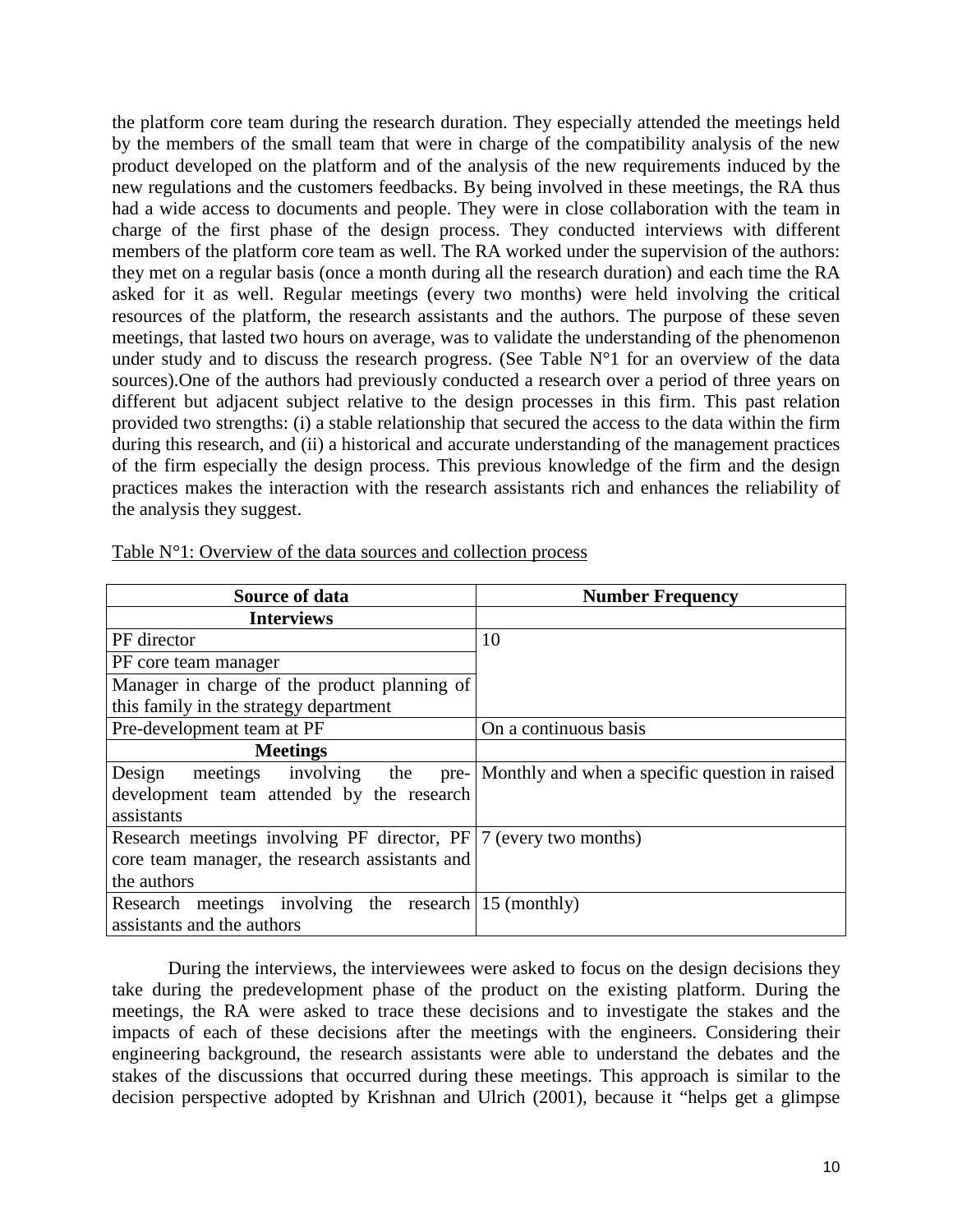inside the black box of development". Hence, the unit of analysis was the decisions taken during the very early phase of product development by the platform core team. In order to trace the design process, the authors and the RA used a design theory proposed by Hatchuel and Weil (2003) and called C-K model. According to these authors, the design process is the creation of new concepts from an initial one by adding or subtracting new properties. For that purpose, the designer mobilizes knowledge, either it already exists in the firm or it needs to be developed or acquired. Hence, this theory proposed a way to trace the design process by tracing this back and forth movements between the Concepts and the Knowledge.

During the interviews and the meetings, the authors and the RA focused on the type of knowledge mobilized and its origin (whether it already existed in the firm or was specifically developed for the design decision purpose). Hence, the knowledge was clustered into four categories as recommended by Strauss and Corbin (1998). Three are relatively traditional in new product development: technical knowledge (product and process engineering), market knowledge (meaning everything perceived by the customer such as style and performance, for example) and economic knowledge (aiming to maintain project profitability). A fourth category emerged from the analysis related to the reuse of the platform. It will be highlighted in the data presentation (next section) and analysed in the discussion section.

This way of representing the design process highlighting the design decisions, the movement between the knowledge and the concepts and the type of knowledge involved was not the one used in the firm. It is a grid of analysis adopted by the researchers. It represented a powerful tool of communication and was extensively used during the regular interactions between the engineers and the researchers. Using this grid, the researchers presented at several stages the design process to the informants (members of the platform core team) that commented and validated it.

Hence, in line with the paradigm of grounded research (Glaser and Strauss, 1967; Miles and Huberman, 1994; Eisenhardt, 1989; Suddaby, 2006), the analysis draws on interview notes, transcripts of meetings and company documents. Because qualitative analysis is an inherently dynamic, ongoing process, the authors conducted multiple readings of their field notes, the meeting minutes, and the documentation. They proceeded iteratively, such that the early stages were more open-ended than later stages. In addition, the authors remained open to both the use of existing theory and looked for evidence that might inform it, and any emerging constructs that might complete and enrich it.

As mentioned above, the orientation with regard to the data analysis is inductive, with the aim of generating insights into the platform reuse for a second generation product and the impact on the product and on the platform. Following this inductive approach, it appears that the engineers apply different types of rules in their design decisions. These "design" rules were confronted to the theory. This analytical comparison (Yin, 1994) showed that the development process revealed issues that not pointed out in the existing literature on product development. Considering these issues could be helpful to understand and put light on the reuse of the platform and its evolution during its lifecycle.

### **PRE-DEVELOPMENT PHASE OF A PRODUCT ON AN EXISTING PLATFORM**

This section is divided in two parts: in the first part the data relative to the design process are presented. In the second part, these data are analyzed. The design decisions reveal issues that will be discussed in the next section.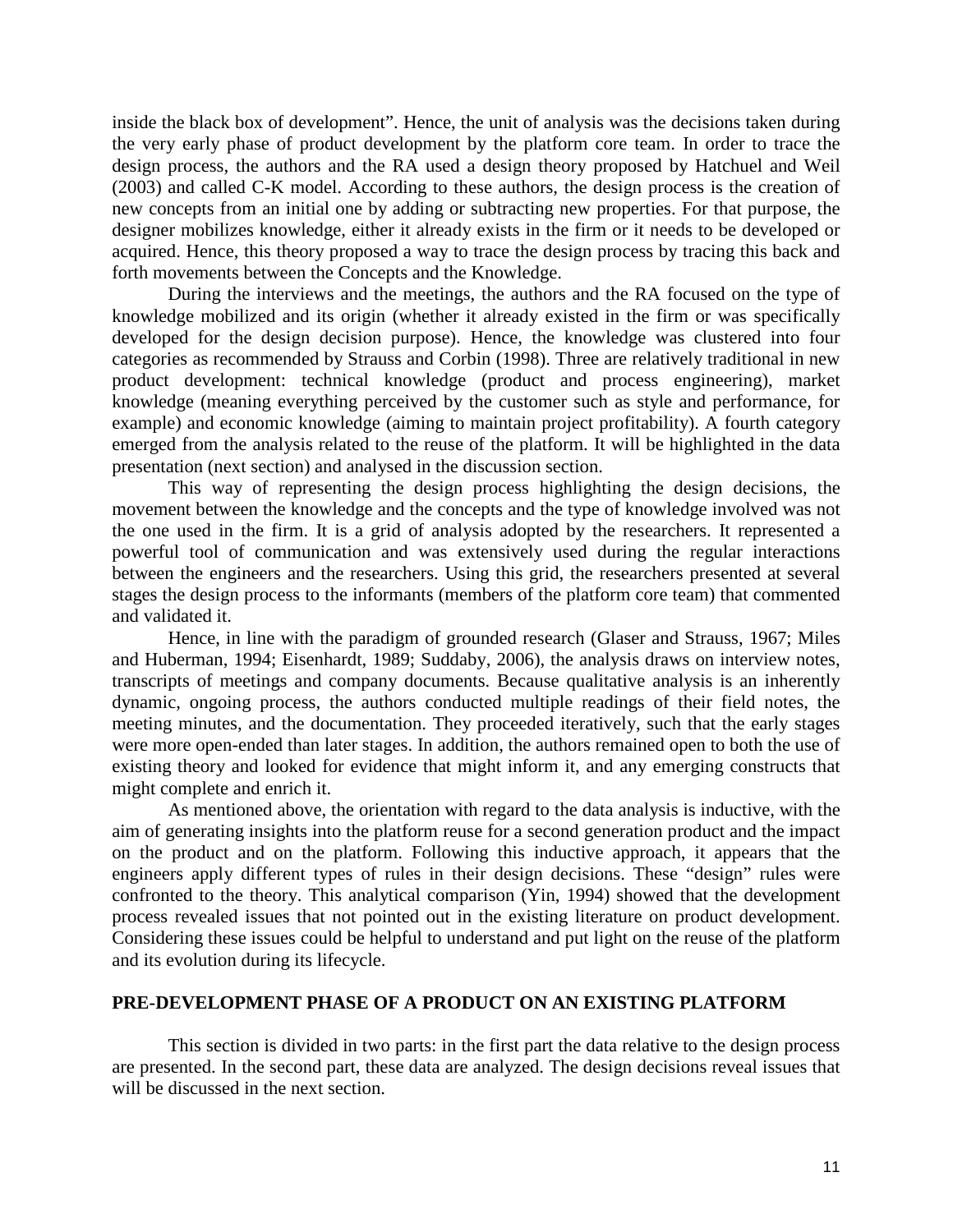### **DATA**

In the following, the design decisions taken during the first phase of the project development called the pre-development phase held by members from the platform core team will be presented.

At the beginning of the research, seven models have already been developed on PF (the smallest platform of Platcar). At this moment, PF was composed of the engine area, the suspensions, the driver cockpit, the passenger compartment, the front unit, the front gear, the rear gear and the rear synthesis. Hence, PF represents 60% of the value of the vehicle and is invisible to the customer because it does not have a great influence on the silhouette (upper body) and the style of the vehicle. Note that this is not specific to Platcar because one can find more or less the same elements in other car manufacturers platforms (Simpson  $\&$  al., 2006). For simplicity reason, not all the design decisions taken during the pre-development phase of the product on PF will be considered. The focus will be on the decisions relative to: the front unit (A), the rear synthesis (B), the front gear (C) and the rear gear (D). Figure  $N^{\circ}2$  shows the image of these modules.





Except for A, these modules exist in different versions  $(B_1 \text{ and } B_2, C_1 \text{ and } C_2, D_1 \text{ and } D_2)$ corresponding to different performances in terms of cost and functionalities.  $B_1$  and  $B_2$  are interchangeable.  $C_1$  and  $C_2$  as well. However,  $D_1$  and  $D_2$  are not. Figure N°3 shows the representation that we will adopt in the following: A, B, C and D, are represented by different geometric shapes. They are connected by interfaces, which are represented in the form of notches of varied geometric shapes. A is common to all the vehicles. The two versions of B  $(B_1 \text{ and } B_2)$ are connected to module A via the same interface (represented by a triangular connector) because they are interchangeable. The two C modules  $(C_1$  and  $C_2$ ), are connected to module A via the same interface (semicircular connector) because they are interchangeable as well. On the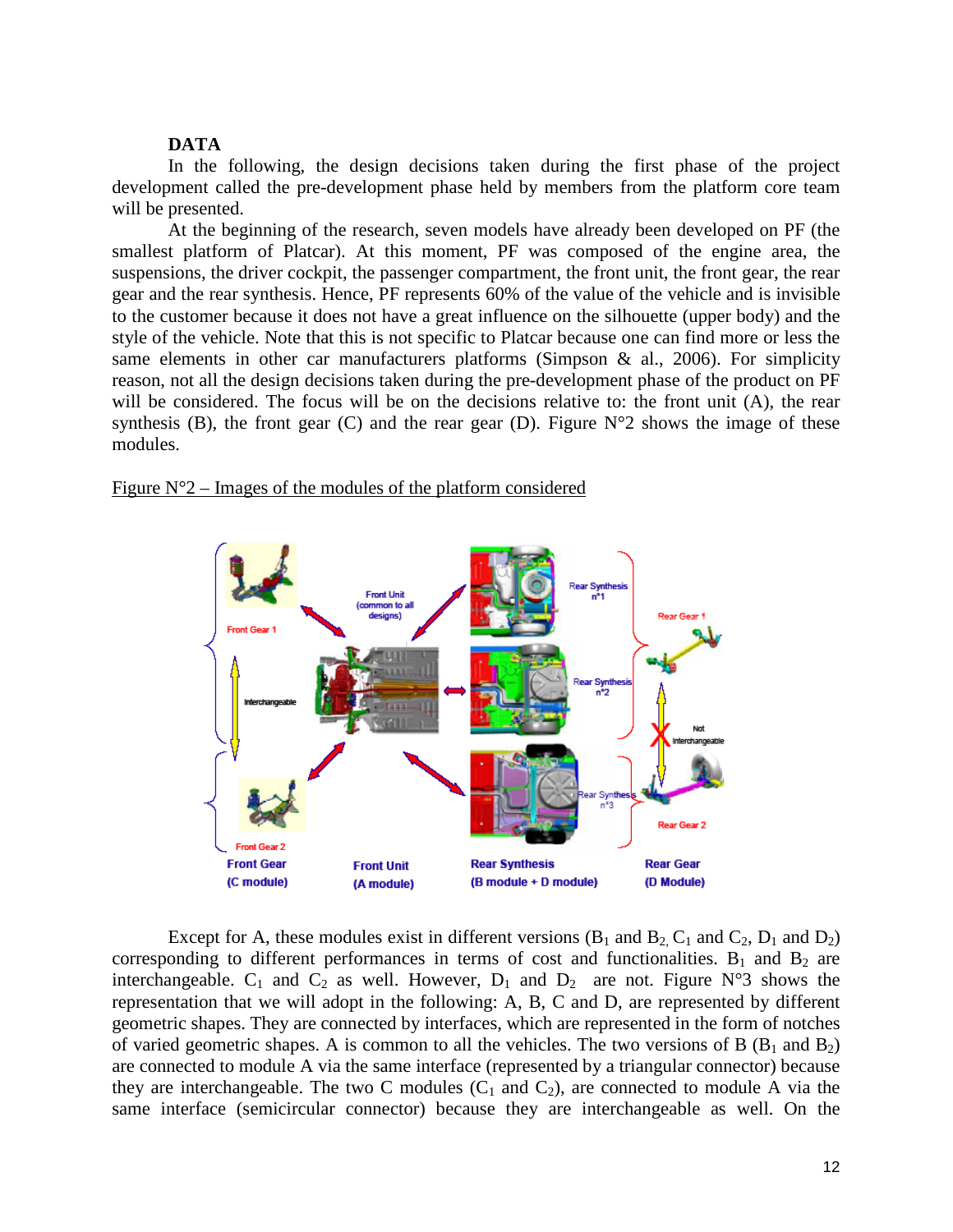contrary the two D modules  $(D_1 \text{ and } D_2)$  that are connected to the B and C modules via specific interfaces are not interchangeable.  $D_1$  goes with  $C_1$  and  $B_1$  while  $D_2$  goes with  $C_2$  and  $B_2$ .

## **Interchangeable Not interchangeable X**<br>Not **Module A Module <sup>B</sup> Module C Module D B1 B2 C1 D1 D1 D2 C2**

## Figure  $N^{\circ}3$  – Model for the part of the platform considered

The design process of the elements A, B, C  $\&$  D are analyzed through the grid of analysis presented in the method section (Krishnan & Ulrich, 2001; Hatchuel & Weil, 2003). The design reasoning is thus analyzed as back and forth movements between the knowledge and the design options. The type of knowledge mobilized, either it already existed in the firm or was specifically developed on that purpose, is highlighted. As we mentioned it earlier, four types of knowledge were distinguished: technical (product and process engineering), market (meaning everything perceived by the customer), economic (aiming to maintain project profitability) and the reuse of the platform. The design process that occurred during the pre-development phase lasted almost one year. It is decomposed in three stages. Each stage will be presented and will end by a table that highlights the main design options considered, the decision taken at this stage and the knowledge used.

### **The First Stage**

The decision to build the new model on the existing platform supposes that it is constructed starting from the front unit (A) that is common to all the cars on PF. The second design decision concerns the Rear Unit (B), which exists in 2 versions  $(B_1 \text{ and } B_2)$ : designers have to choose between  $A/B_1$  and  $A/B_2$ . In taking such a decision, they favour the reuse of the platform and they mobilize the technical knowledge about  $B_1$  and  $B_2$ . Considering this knowledge, it appears that on a given function, the performance of  $A/B_2$  is excessive regarding the product under development. The characteristics of this product are specified by the productplan provided by the strategy department. Hence, on the basis of the market knowledge, adopting B<sub>2</sub> will lead to confusion in the market segmentation. Furthermore, on the basis of the economic knowledge, adopting  $B_2$  will lead to an overdesign. Hence, the option  $A/B_2$  is rejected. The possibility of a new, lower-performance and cheaper module developed starting from  $B_2$  is therefore envisaged  $(B_3)$ . But this option is soon abandoned mobilizing the design rule "reuse" existing part". And finally the option  $A/B_1$  is selected.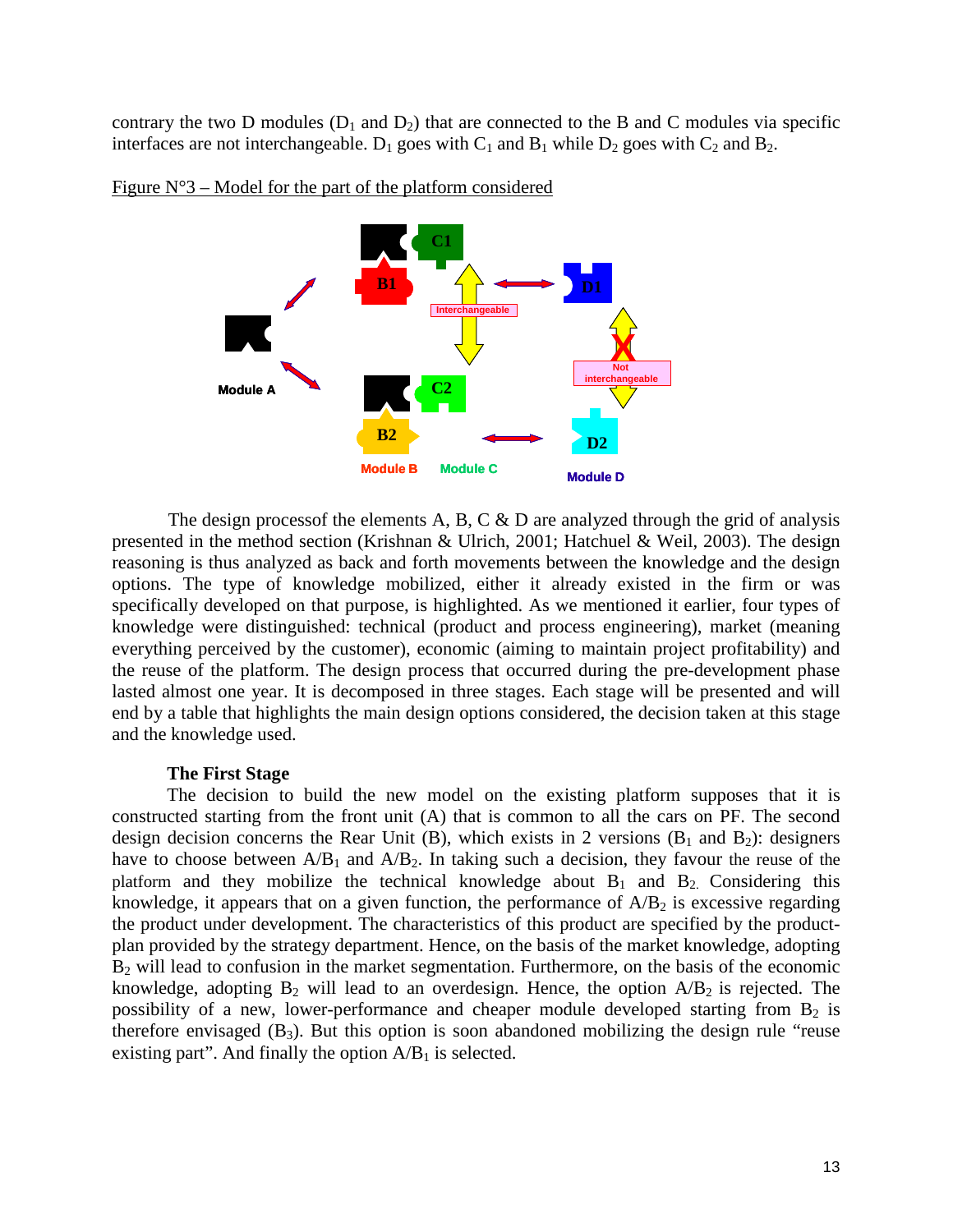| <b>Design options</b> | <b>Evaluation of the module B</b>                                                                                                                   | <b>Design</b>   | <b>Knowledge mobilized</b>                                                                                                                                           |
|-----------------------|-----------------------------------------------------------------------------------------------------------------------------------------------------|-----------------|----------------------------------------------------------------------------------------------------------------------------------------------------------------------|
|                       |                                                                                                                                                     | <b>Decision</b> |                                                                                                                                                                      |
| $A/B_2$               | On a given function, the Rejected<br>performance of $A/B_2$ is<br>excessive regarding<br>the<br>product-plan provided by the<br>strategy department |                 | Market knowledge: adopting<br>$B_2$ will lead to confusion in<br>the market segmentation.<br>Economic<br>knowledge:<br>adopting $B_2$ will lead to an<br>overdesign. |
| A/B <sub>3</sub>      | A new, lower-performance<br>and cheaper module                                                                                                      | Rejected        | Market<br>and<br>economic<br>knowledge                                                                                                                               |
| $A/B_1$               |                                                                                                                                                     | <b>Selected</b> | platform elements<br><b>Reuse</b><br>rule                                                                                                                            |

## **Second Stage**

The decision design then turns to the front gear  $(C)$  that exists in two versions  $(C_1$  and  $C_2$ ). The technical knowledge indicates that the two modules have different characteristics leading to different performances. Discussions therefore started with the strategy department that had planned this product in order to identify its performances regarding this functionality: market knowledge has to be developed. For manufacturing issues (technical and economic knowledge), the utilisation of  $C_1$  seems problematic and necessitates further exploration. Besides that, if  $C_2$  is selected, it goes only with  $D_2$  that does not go with  $B_1$  (technical knowledge). Technical studies are therefore launched to study the possibility of combining  $B_1$  and  $D_2$ . Shortly thereafter, technical studies revealed that  $C_1$  could not be used. It is therefore ruled out. As a result, the design selected is  $A/B<sub>1</sub>/C<sub>2</sub>$ .

| <b>Design options</b>            | <b>Evaluation of the module C</b>  | <b>Design</b>   | <b>Knowledge mobilized</b>        |
|----------------------------------|------------------------------------|-----------------|-----------------------------------|
|                                  |                                    | <b>Decision</b> |                                   |
| A/B <sub>1</sub> /C <sub>1</sub> | What are the performances Rejected |                 | knowledge:<br>$C_1$<br>Technical  |
|                                  | of this product planned by         |                 | could not be used                 |
|                                  | Strategy<br>Department<br>the      |                 |                                   |
|                                  | regarding the functionality        |                 |                                   |
|                                  | monitored by C?                    |                 |                                   |
| A/B <sub>1</sub> /C <sub>2</sub> |                                    | <b>Selected</b> | <b>Market</b><br>knowledge<br>and |
|                                  |                                    |                 | platform elements<br>Reuse        |
|                                  |                                    |                 | rule                              |

## **Third Stage**

The stake is to specify the Rear Gear (D). The reuse of the platform rule leads to the utilisation of either  $D_1$  or  $D_2$ . Technical knowledge shows that  $D_2$  is not technically compatible with  $B_1$ . The design  $[A/B_1/C_2/D_2]$  is therefore ruled out. The design of a new module  $D_2^*$  that is compatible with both modules  $B_1$  and  $C_2$  is envisaged leading to  $[A/B_1/C_2/D_2^*]$  combination. But this possibility costs a specific development. In order to avoid this considering the reuse platform rule,  $D_2$  should be selected. Bu  $D_2$  goes with  $B_2$ . Hence, the design  $A/B_2$  that was ruled out during the first stage because  $B_2$  overshoots the performances of the product planned by the strategy department is reconsidered.  $A/B_2$  favours the commonality and avoids the development of a new module  $D_2^*$ . Hence, there is a trade-off between the application of the reuse platform on one hand and the market and economic issues on the other. The design  $[A/B_2/C_2/D_2]$  is then considered.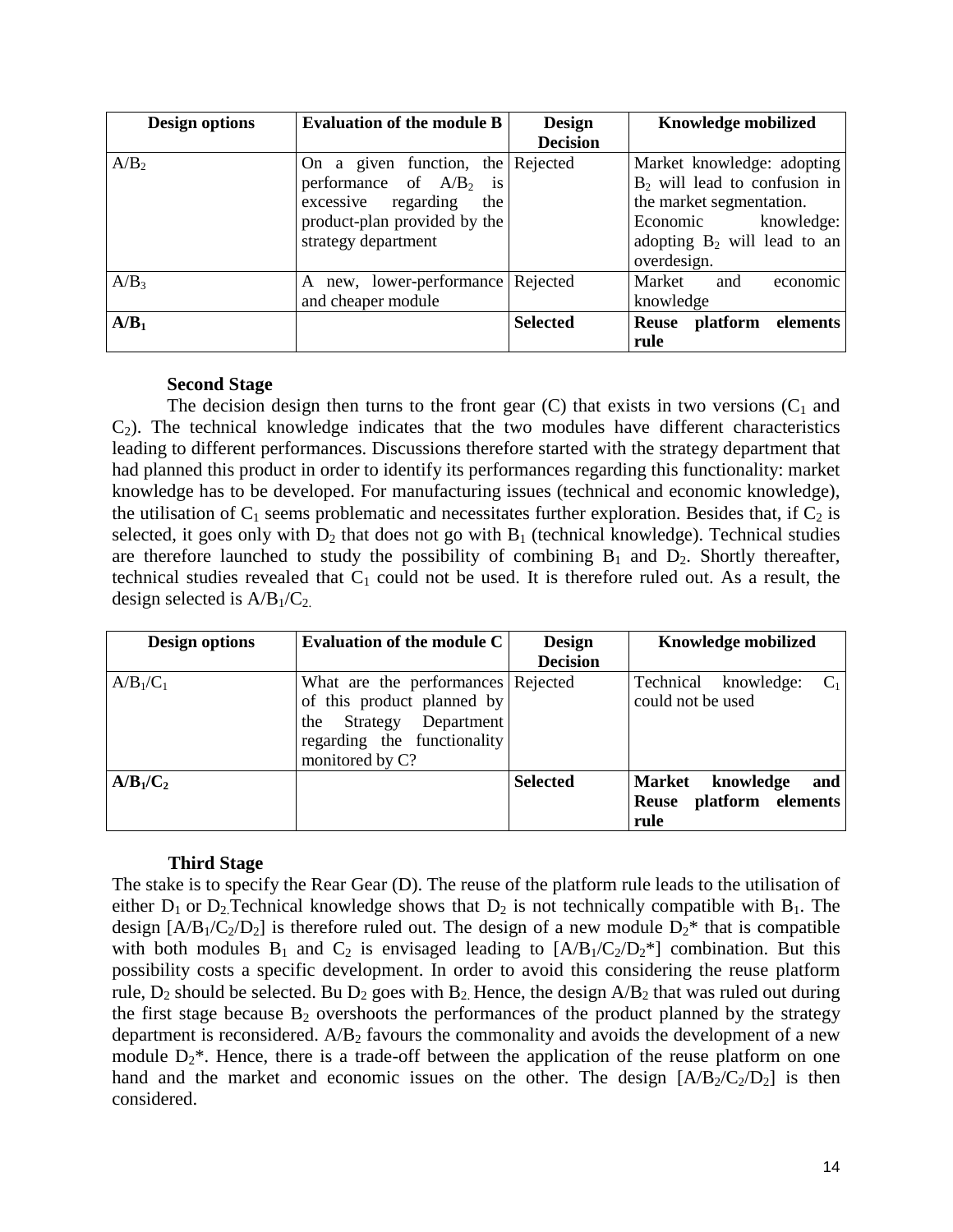A careful analysis by the core platform team of the global product plan proposed by the strategy department shows that  $C_1$  that was rejected at the third stage for technical reasons regarding this product could be reused on other models of the product plan. This lead to consider it with a new view. Hence, the design including  $C_1$  is again envisaged. But  $C_1$  is necessarily associated with  $D_1$  that has a high production cost because it uses an old technology. The possibility of designing a new module  $D_1^*$  with the same interfaces as the  $D_1$  but a lower manufacturing cost is therefore considered. Hence, a third possibility is revealed: the design  $[A/B<sub>1</sub>/C<sub>1</sub>/D<sub>1</sub>]$ . Here again the trade-off is between developing a specific elements  $D<sub>1</sub>$ <sup>\*</sup> or accepting high manufacturing cost.

| <b>Design options</b>        | <b>Evaluation of the module D</b>                 | <b>Design</b>   | <b>Knowledge mobilized</b> |
|------------------------------|---------------------------------------------------|-----------------|----------------------------|
|                              |                                                   | <b>Decision</b> |                            |
| $A/B_1/C_2/D_2$              | $D_2$ is not technically compatible with Rejected |                 | Technical knowledge        |
|                              | $B_1$                                             |                 | (platform modularity)      |
| <b>H1:</b> $A/B_1/C_2/D_2^*$ | A new $D_2^*$ compatible with both Selected       |                 | Technical knowledge        |
|                              | modules $B_1$ and $C_2$                           |                 | (platform modularity)      |
| H2: $A/B_2/C_2/D_2$          | $D_2$ goes with $B_2$                             | <b>Selected</b> | A trade-off between        |
|                              | $B2$ overshoots the performances of               |                 | the reuse platform rule    |
|                              | the product planned by the strategy               |                 | and the market and         |
|                              | department                                        |                 | economic issues            |
| <b>H3:</b> $A/B_1/C_1/D_1^*$ | - $C_1$ (rejected at the third stage)             | <b>Selected</b> | A trade-off between        |
|                              | could be reused on other models of                |                 | the reuse platform rule    |
|                              | the product plan                                  |                 | the<br>economic<br>and     |
|                              | - $C_1$ goes with $D_1$ but $D_1$ has a high      |                 | issues                     |
|                              | production cost because it uses an                |                 |                            |
|                              | old technology                                    |                 |                            |
|                              | - A new $D_1^*$ with the same interfaces          |                 |                            |
|                              | as $D_1$ but a lower manufacturing                |                 |                            |
|                              | cost                                              |                 |                            |

At the end of this pre-development phase of the design process, and before the official project launch, three solutions are thus considered: H1  $[A/B_1/C_2/D_2^*]$ , H2  $[A/B_2/C_2/D_2]$  and H3  $[A/B_1/C_1/D_1^*]$ . No single design is completely satisfactory. Each stakeholder defends its preferred criteria:

- − The core platform players favour the commonalities and the reuse of the platform.
- − The Strategy Department favours the coherence within the product range and the segmentation between the products of the product plan.
- − The project team members who have just been affected, before the official project launch to facilitate the knowledge transfer with the core platform team favour the customer performances, the style and the project profitability. However, they are concerned by the risk reduction and using existing modules, could limit the project drifting.

The debate is therefore open, with each stakeholder defending the hypothesis that favours his own key criteria.

### **The Project team design**

Finally, at the project launch, the platform director who has to reconcile the platform principles and the project objectives, selected H1  $[A/B_1/C_1/D_1^*]$  and H2  $[A/B_1/C_2/D_2^*]$ . H3 is thus rejected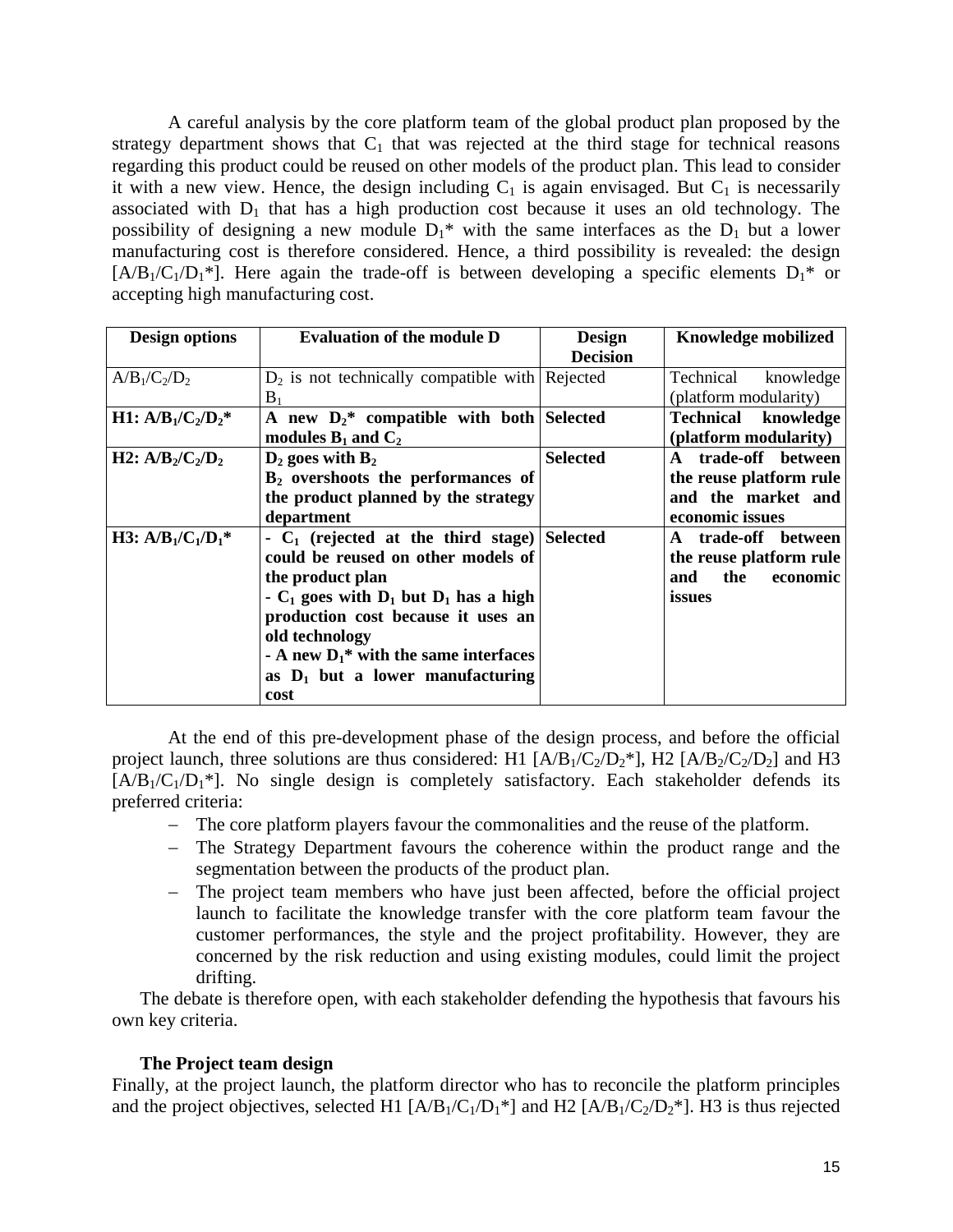because the  $B_2/C_2$  combination:  $B_2$  overshoots the performances targeted and raises product positioning problems and  $C_2$  raises economic issues. The project team that explored the two hypothesis H1 and H2 more carefully, found that adapting  $B_1$  to make it compatible to  $D_2$  is less risky than developing a new D and therefore a fourth design was considered:  $[A/B_1*/C_2/D_2]$ .

### **ANALYSIS**

The pre-development of the product on an existing platform by the platform core team is based on the mobilization of four categories of knowledge: market knowledge, economic knowledge, technical knowledge and platform-related knowledge. The mobilization of these categories was identified at each stage in the design process. The first three categories of knowledge are traditionally involved in every development. However, the fourth category designated by "reuse platform design rules" deserves a discussion.

Detailed analysis of the mobilization of this category throughout the design process described in the data section above, leads to the distinction of two different issues: design rules on one hand, and a learning routine that affects these design rules on the other hand. Indeed, the data show that the engineers implicitly apply during the design process two rules that correspond to the very definition of platform strategy as presented in the literature. These rules are: R1 or Carry-over that favours the commonality and R2 or Lean design that avoids overdesign. R1 corresponds to the reuse for the new product of as many elements of the platform as possible to limit development cost, reduce lead-time and benefit from the knowledge and the industrial infrastructure. R2, or lean design, means that the design process is conducted using undersized elements and scaling them upwards, rather than oversized items that increase performance and costs needlessly. R2 is applied in the stage one of the pre-development studied, for example, when  $B_2$  was rejected because it overshoots the performances of the planned product. R2 favours a "bottom-up design" approach and avoids the overdesign (Krishnan & Gupta, 2001) that is one of the risk of platform strategy. These rules represent the vector of integration of the multiproject management approach into the design of a single product on an existing platform. They enable the integration of the platform approach that is by essence a multi-product one into the single-product design process. This category of knowledge, combined with the other categories traditionally mobilized in new product development (market, technical and economic) represents the embodiment of the platform strategy in the organization.

What is relatively noticeable in this reuse approach during the development of the product on an existing platform is the stage at which these rules are mobilized. In fact, the platform-related rules are brought into play at the same time as the market knowledge at the very beginning of the design process. It is conducted by the team in charge of the core platform in interaction with the strategy department before the project team is appointed. This settles the platform as one of the main drivers of the product development.

On the other hand, the analysis of the design process shows that these two rules suffer many exceptions. R1 and R2 can be brought into question by different type of knowledge either marketing or technical or economical. Hence, we suggest that the reuse of the platform supposes, besides the two rules highlighted previously, a learning routine that challenges R1 and R2. We designated it by "*smart reuse*". Indeed its main role is to transgress R1 and R2 in order to allow an efficient platform reuse. Following the evolutionary framework of new product development proposed by Loch & Kavadias (2008), "*smart reuse*" can be considered as a retention or inheritance routine. Its role is to "*maintain the selected features into the next generation of artifacts and enable the cumulative capability of the system*" (ibid, p. 4). Hence, "*smart reuse*"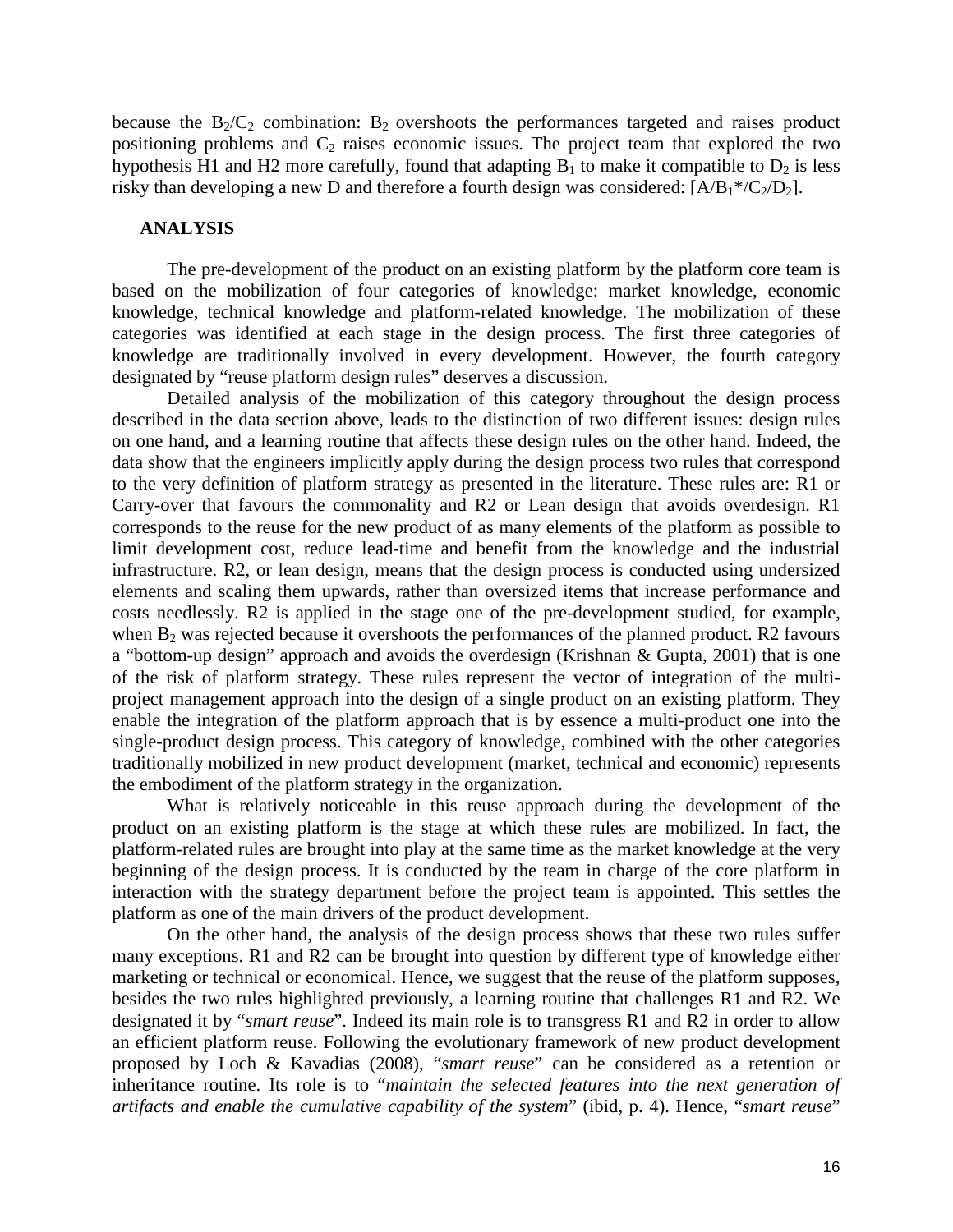allows a continuous adaptation between the existing components of the platform and the requirements of the new products. The example extracted from the case studied below illustrates the operating of this learning routine. Let us consider the  $4<sup>th</sup>$  stage: after opting for  $B_1$  and  $C_1$  (by applying R1 and R2 rules), it is therefore  $D_1$  that should be chosen. But as the existing  $D_1$  has an excessively high production cost, the design of a new  $D_1^*$  is considered, thereby violating rule R1. The application of this rule is therefore brought into question by an economic criterion. The case studied show many other examples like this one.

It also revealed that the rules R1 and R2 were transgressed because some elements of the platform were not interchangeable (which is characteristic of a non modular architecture). Let us consider the  $3<sup>rd</sup>$  stage of the design process. The application of R1 and R2 leads to the adoption of  $B_1$  and  $C_2$ , leading necessarily to the re-use of  $D_2$ . But the existing  $D_2$  is not compatible with  $B_1$  because D1 and  $D_2$  were not interchangeable. The process thus resulted in developing a new  $D_2^*$  compatible with  $B_1$  and thereby violating rule R1. The same goes at the end of the design process when the design of a new interface for the  $B_1$  ( $B_1^*$ ) to make it compatible with  $D_2$  is considered, thereby challenging R1 and R2. These examples highlight the limits of re-using a non-modular platform for several products over a long period of time.

### **DISCUSSION**

The literature dealing with platform design highlights the importance of a prior planning of the products to be developed on the platform. The issue is to determine what will be common to the different products and that could represent the core of the platform. Ulrich and Robertson (1998) thus stress the need to ensure iterative consistency between three plans: product, differentiation and commonality. It is on the harmonisation of these three plans that the success of the platform strategy depends. In this way, the life cycle of the platform needs to be consistent with the period of time covered by the product plan. Furthermore, what is implicit in this literature is that the design of the platform leads to freezing some technological options that could not be easily modified throughout the platform lifecycle. Considering this, one can ask if the platform strategy is efficient in dynamic sectors in which technologies and/or product plans evolve rapidly to answer to evolving client preferences. Cusumano and Nobeoka (1998) had pointed out this issue "*especially when the time lag between the completion of the base design and the transfer to a new project is long"*. This leads the engineers to develop new components, thereby extending design cost and lead-time. We can therefore wonder what is the scope of relevance of a platform strategy? Does the advantage of platform strategy reside only in the fact that it makes it possible to design, more quickly and at lower cost, a wide variety of products *for a relatively short period of time* over which it is possible to foresee the trends of the customers needs and the technologies? To address this issue, Krishnan and Gupta (2001) suggest targeting the optimal lifespan of a platform by comparing empirical data and theoretical models. In such an approach, platform strategy would only be effective if the platforms were renewed regularly. The problem of platform renewal would then be posed in the same way as product renewal, but on a different timescale.

### **Smart reuse: acknowledging the platform and new product co-evolution**

Our research, based on the detailed analysis of a product development on an existing platform designed six years ago, addresses the long lifecycle platform reuse over two generation of products. This strategy, envisioned by Meyer & Lehnerd (1997), presuppose to define beforehand both the products to be designed on the platform and the evolution of the platform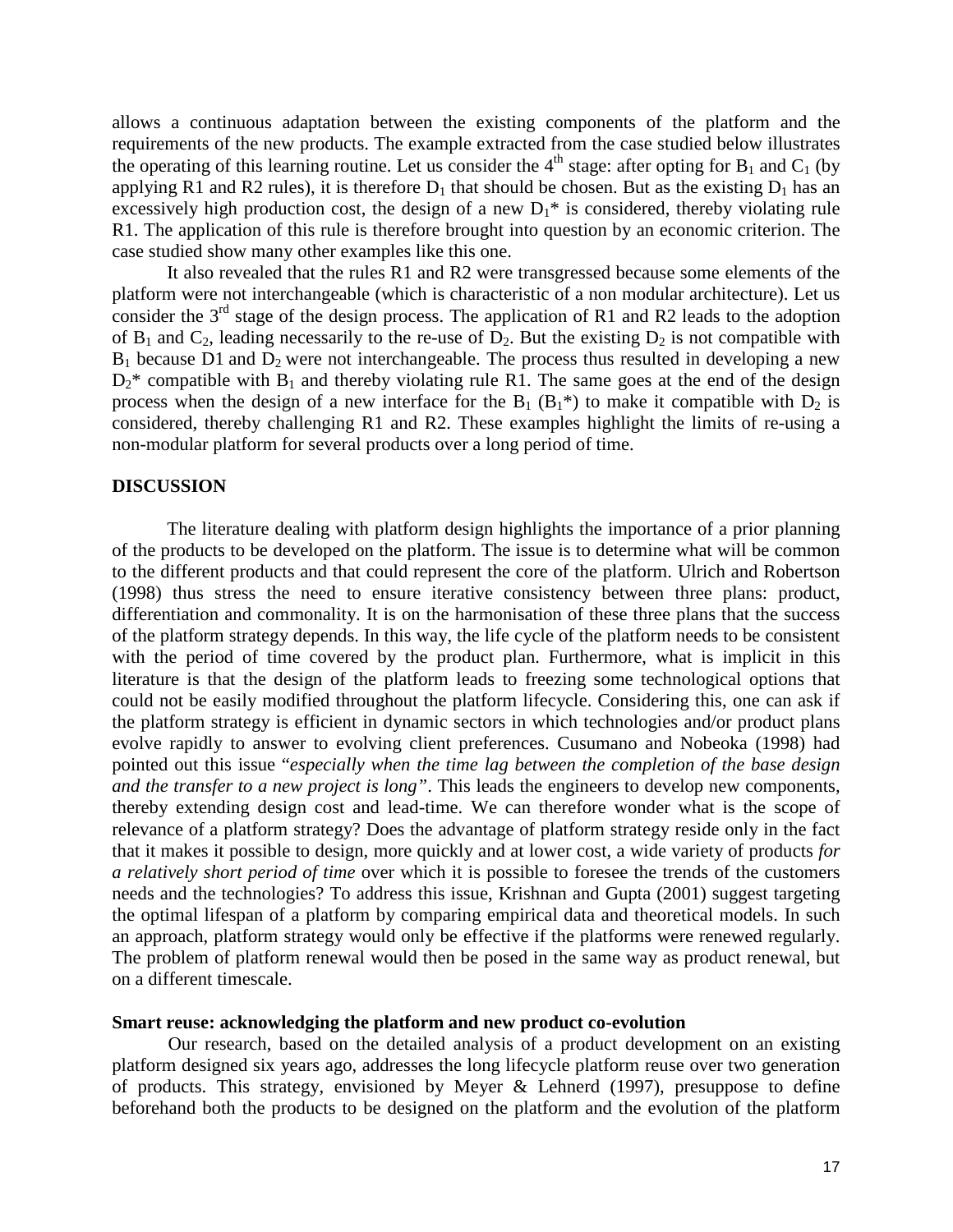itself. Our case shows that this possibility is probably out of reach in dynamic environments especially when there are several years between each generations of products. Indeed our analysis demonstrates that the design of a new product on an existing platform raises strategic, marketing, technical and economical questions, providing an illustration of the difficulties pointed out by Fisher & al. (1999). Therefore the platform does not totally constraint the product development that would has no other choice than to adopt the platform components. We showed through our analysis of the development process, that when the platform has a long life cycle, the products developed on the platform impact the platform components. The *"smart reuse"* that we highlighted enables this. It is a mean to ensure the upgradability highlighted by Garud and Kumaraswamy (1995). That is what we refer as interplay or a co-evolution of the platform and the products (Loch & Kavadias, 2008). The prescription relationships between the products and the platform operate in both ways. In other words the planning process described by Ulrich & Robertson as an interaction between product / commonality/ differentiation does not take place only at the beginning of the platform design process. It has to continue throughout the platform lifecycle. Thus in the case of platform reuse neither the traditional *top-down (proactive platform) approach* wherein a company strategically manages and develops a family of products based on a platform, nor the *bottom-up (reactive redesign) approach* wherein the company redesigns a group of distinct products to standardize components (see Simpson & al., 2006 chap. 1 p. 5-6 on this distinction), are suitable. Acknowledging this interplay between the platform and the products that use it, leads to renewing the approach of the platform planning which, in most of the literature, takes place first and foremost at the beginning of the design process in a top-down manner. This echoes the deliberate vs. emergent debate that pervades the strategic management literature (Mintzberg, 1978; Mintzberg & Waters, 1985; Burgelman, 2003). In this perspective the role of the "*smart reuse*" routine in the sustainability of the platform over several generations of products highlights two links that need to be considered: one between the new product development process and the platform and the other between the platform and the product planning. This raises important issues relating firstly to the organization of the development process and secondly to the architecture of the platform. We now turn to these issues.

### **Organizational implications of the smart reuse**

Let us first consider the organization. The reciprocal relation between the existing platform and the new products deeply modifies the logic of the development process and, therefore, its unfolding and organization. To analyze the transformations involved, it is useful to keep in mind the traditional V model originated from the theory of Systematic Design. Pahl and Beitz (1996) divided the design process into two broad stages: a specification stage (from the top to the bottom of the left-hand side of the V) and a validation and synthesis stage (from the bottom to the top of the right-hand side of the V). In this classic design approach, the design process begins by an analysis of needs followed by the search for a concept and then a feasibility study resulting in specifications. Architectural design and detailed design can then begin on this basis, and validation follows. It is therefore *what we want and what we can do* that serves as the sole entry point of the design process. The issue consists in finding the best response to the specific question asked at the beginning of the process. However, when the product is developed on an existing platform, some components are imposed to the project team. The V model is thus fundamentally modified. Now, *what we want and what we can do* is no longer the sole starting point. There is a second entry point that is *what we have and what we re-use*. The design process must thus take into account elements that already exist. The design starts from the top and the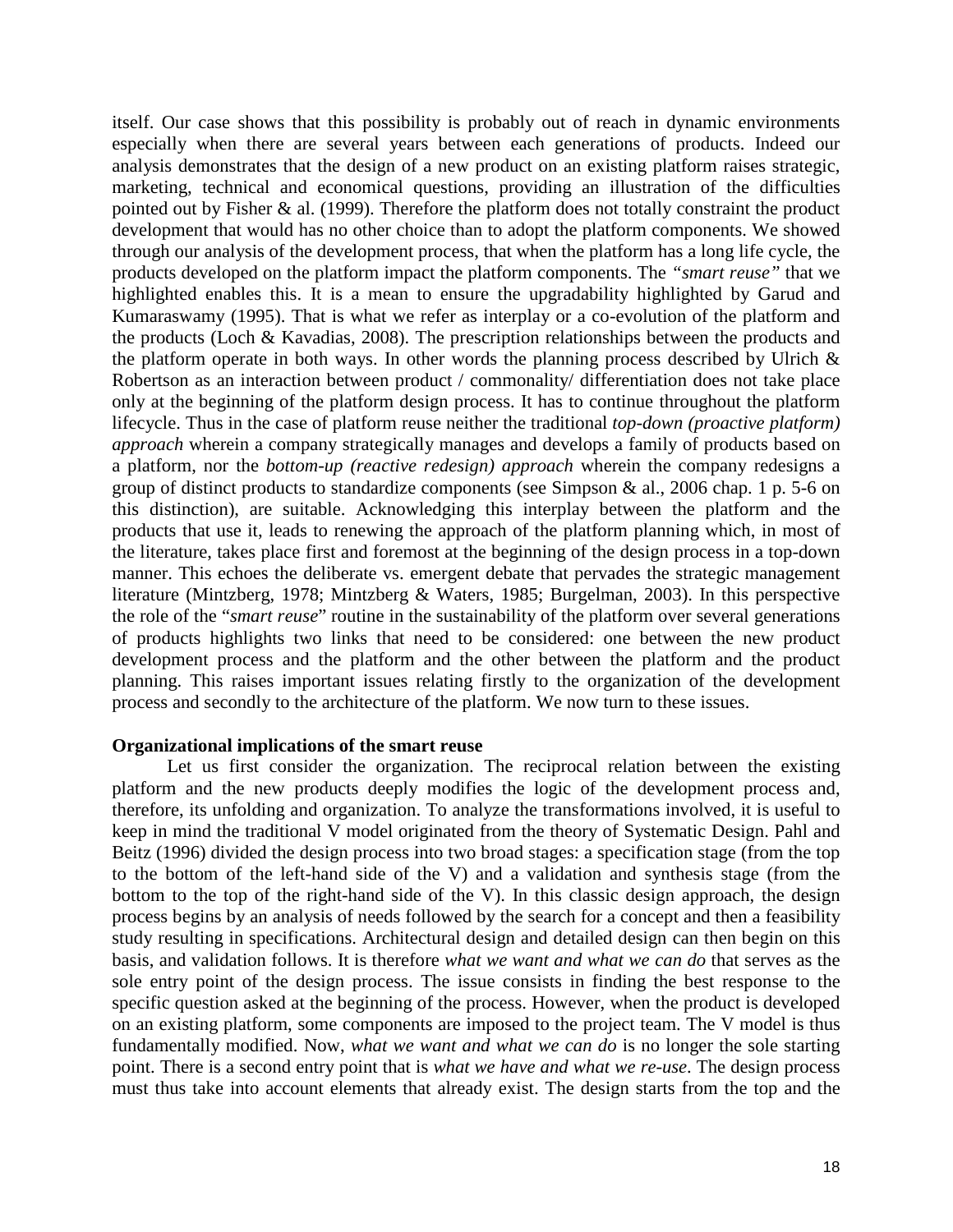bottom of the V cycle as well. Therefore, designing a product on an existent platform necessitates a continuous dialogue to negotiate trade-offs between what we have and what we want, especially in cases where the firm decided to use the platform on several generations of products. This has implications since it supposes an evolution in the organization of the design process. Indeed traditionally the actors of the "top" of the V cycle, typically Strategy and Marketing departments, are in a prescription relation with product developers. They define the requirements that engineers have to translate into working products. In our case the relationships evolves to a situation of reciprocal prescriptions where actors from the "top" and the "bottom" of the V cycle have to negotiate trade-offs around the evolution of the platform and its associated products. More precisely, we can identify two organizational implications associated to the *smart reuse* process:

- − Between the platform core team and the projects teams. This micro level deals with the trade-off between the requirements of the new product and the existing platform. We can infer from our data that the older the platform, the more intense this interaction will be since the fit between a "new" product and an "old" platform will be difficult to reach. This is illustrated by our data. It is the platform core team that was in charge of the evolutions considered regarding the platform. Our analysis recognizes the need to organize a continuous debate *during* the platform lifecycle between the players involved: the platform core team and the projects teams. However this micro level is only the last step of a longer planning process and, as we have seen, it frequently raised strategic questions;
- Between the platform and product planning. While the micro level of interaction modifies the product development process, this macro level modifies the organization of the product planning process. It corresponds to what we have argued before, that this process is neither a top-down nor a bottom-up approach. The question is to organize the prescription relationships between the platform and the product planning players during the platform lifecycle to ensure its sustainability.

In both cases the platform director is a central figure. Indeed he is the one who has a global understanding of the platform and the projects developed on it. He is in a typical middlemanagement position, in-between strategic and engineering questions. The first level is his raison d'être: ensuring a fit between the platform and the new products under development. But, during this process, he gets an understanding of what is possible on the platform and what is not, and thus of when it should be renewed. The challenge for firms is thus to recognize this role first by empowering him and secondly by involving him as early in possible in the strategic planning process to trigger the debate around smart platform re-use.

## **Toward a modular platform architecture**

The second issue refers to the architecture of the platform itself. The growing research on product architecture (Baldwin and Clark, 2000; Sosa *et al.* 2004; Mc Cormack *et al.* 2006) demonstrates the benefits of a modular architecture in highly dynamic environments in terms of technical and market issues. Indeed, modularity greatly increases the range of options available to designers. As demonstrated by Baldwin & Clark (2000) it allows engineers to substitute one component for another, to eliminate certain elements, to add new components and so on (see Baldwin and Clark, chap. 5). Thus, when confronted with dynamic environments they can adapt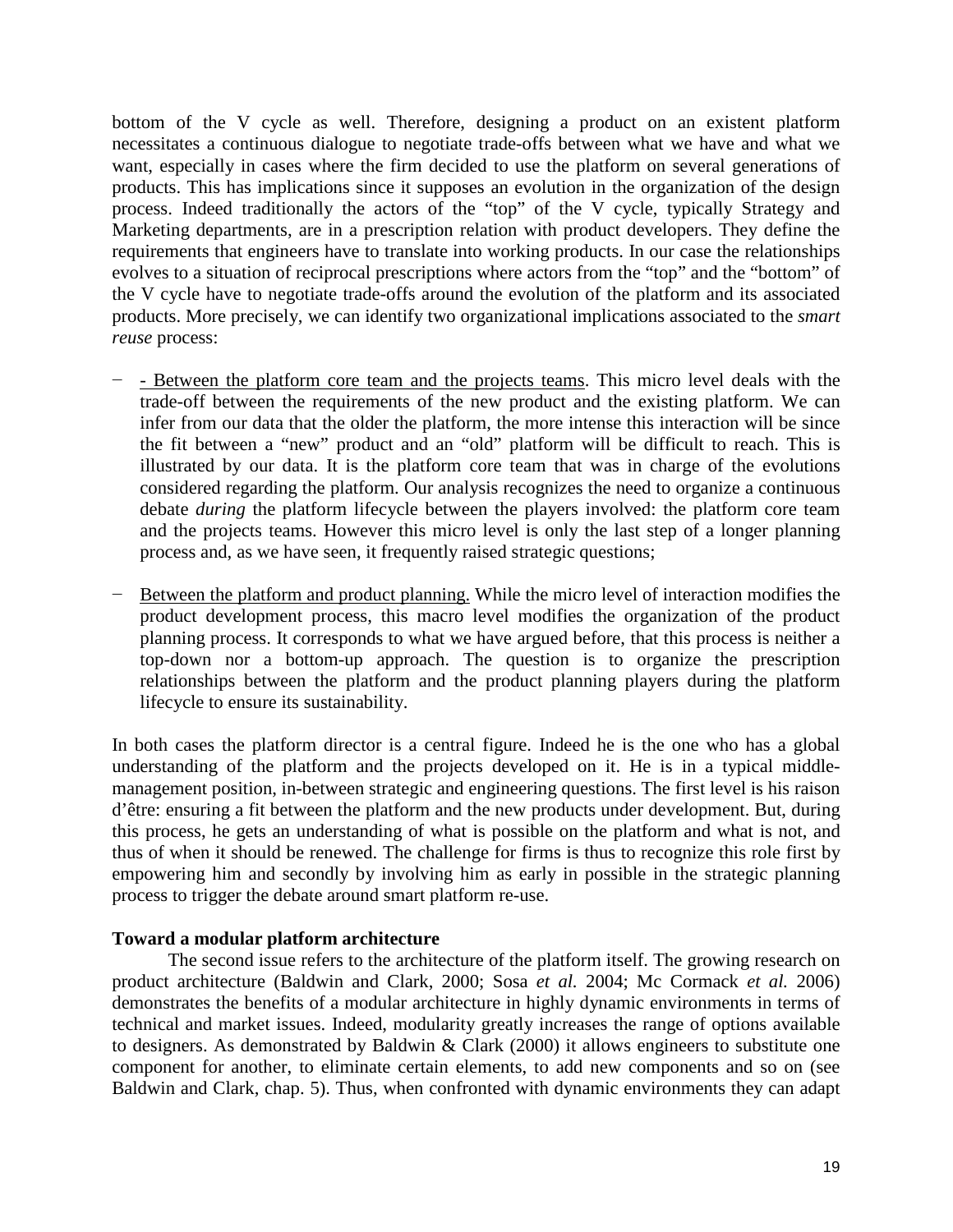(mix-and-match according to Sanchez & Mahoney, 1996) the product without having to redesign the entire system and without occurring the associated costs and delays. Modularity thus plays a key role in component re-use (Simpson & al, 2006). Platform modularization thus appears to be a straight solution to increase the platform flexibility overtime. However while literature on product modularity is plentiful, that on platform modularity is less so. The question is therefore to determine the extent to which the design of a modular platform could contribute to the progressive renewal and upgradeability of the platform during its life cycle. This is a very complex question in the automotive industry. Indeed, as pointed out by Whitney (1996 & 2004) mechanical product like an automobile has characteristics that reduce the possibility of modularization. To address this question we have used the Design Structure Matrix proposed by Eppinger (1991) to assess the degree of modularity of the platform at Platcar. This is an exploratory work but the results, shown in appendix, are very interesting. It appears that the Platcar Platform is not very modular. For example, changing elements of the Suspension leads to modifications all over the vehicle except the trunk floor. Moreover we have reason to believe that the DSM does not document all the interactions of the systems since it neglects, for example, functional interaction. In our case for example, even if there is no physical relations between the front gear and the rear gear (see the Suspension/Rear synthesis box of the DSM), it is impossible for functional and physical reasons (width between the wheels) to match different types of front and rear gear. This lack of modularity very probably explains part of the difficulties encountered during the platform re-use design process we have studied. It furthermore raises important managerial questions insofar as the modularization of the PF is not only an engineering problem. Indeed, the relevant question is not "can we modularize the platform" but rather "what parts are the most interesting to modularize". This supposes close interactions between engineers on one side and strategic and marketing departments on the other. No doubt that the question of platform modularization deserves further research in the future.

#### **CONCLUSION**

We intended to address the evolution and the renewal of the platform in firms that have adopted a platform strategy and that use the same platform for several generations of products. The questions of the renewal of the platform, the management of its lifecycle and its architecture were considered by Muffatto (1999) as critical issues: (i) the relationship between platforms and the development of new ones, (ii) the number of models should be derived from a single platform, (iii) the expansion or reduction of platforms.

For that purpose, we conducted a fine-grained analysis of a product development on an existing platform that has been designed six years ago. We developed an in-depth analysis of the development process by tracing the decisions taken during this development and the type of knowledge involved. This approach gives us a unique understanding of the challenges of the platform re-use, an understudied topic in the existing literature. The analysis of the design process revealed that when designing a product on an existing platform, specific design rules regarding the platform are mobilized, besides the traditional knowledge used in every development such as the market, the technical and the economical knowledge. These rules are at the heart of the platform strategy since they integrate the platform approach into the design of a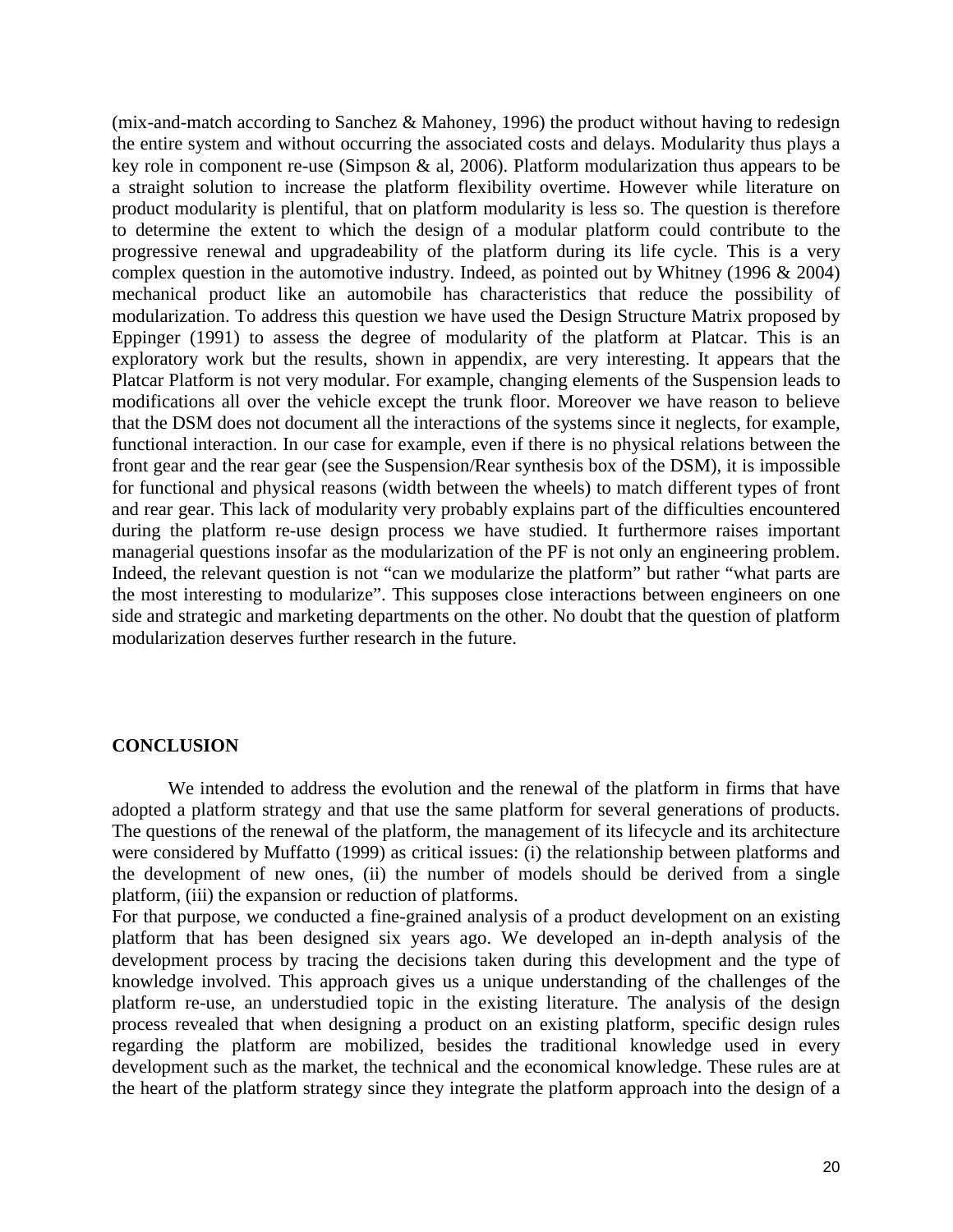single product on this platform. These rules implicitly applied by the designers are R1, the Carryover that favours commonality and R2, the lean design that avoids overdesign. They are brought into play at the same time as market knowledge at the beginning of the product development, highlighting that platform considerations take on the same importance as product ones.

Furthermore, the case shows that these rules are transgressed and challenged by a learning routine that ensures a *smart reuse* of the platform. We believe that this issue constitutes the key contribution of this paper. Indeed the literature is generally focused on the planning and design of the first generation of platform, assuming the possibility to anticipate its evolution over time. Our research demonstrates that this assumption needs to be challenged especially in dynamic environments when the firm decides to re-use the platform on two generations of products or more. We showed that when the platform has a long life cycle, the products developed on the platform and the platform itself co-evolve. Thus rather than a one-step planning process we observe a continuous interaction between technical, marketing, economical and strategic question during the platform lifecycle. Ulrich and Robertson's (1998) framework thus could be extended towards a continuous planning process. The *smart reuse* routine highlights the interplay or the co-evolution between the products and the platform. It points out the reciprocal prescription relationships between the products and the platform. This operates through two levels: between the product planning and the platform on one hand and the product development and the platform on the other. It has organizational implications that point out in both cases the central role played by the Platform Director to ensure these relations and bridge technical and strategic questions during the life cycle of the platform. The *smart reuse* routine has implications on the platform architecture as well.

The research reported here is exploratory. It draws on one case within a single research setting. We have to mention that these results and ideas were presented to the platform director of another platform in the firm studied that launched four platforms. Here again, the platform director and the platform core team validated the results and the ideas highlighted. However, these findings should be treated with healthy caution since the characteristics of the case probably affects the research findings. Specifically the low modularity of an automobile greatly increases the problem raised by platform reuse. Other studies, in different environments, with more modular products making possible modular platform may contribute to a better understanding of platform reuse both from a technical and an organizational perspective.

### **REFERENCES**

Baldwin C, Clark K. 2000. *Design rules: the power of modularity*. MIT Press: Cambridge, MA. Clark K, Fujimoto T. 1991. *Product development performance. Strategy, organization and management in the world auto industry*. Harvard Business School Press: Boston, MA.

Becker C.M., Zirpoli F. 2003. Organizing new product development. Knowledge hollowing-out and knowledge integration - the FIAT Auto case, *International Journal of Operations and Production Management*, 23(9), pp 1033-1061

Burgelman R. 2003. *Strategy is destiny. How strategy making shapes a company's future*. The Free Press: New-York

Cusumano M, Nobeoka K. 1998. *Thinking beyond lean*. The Free Press: New-York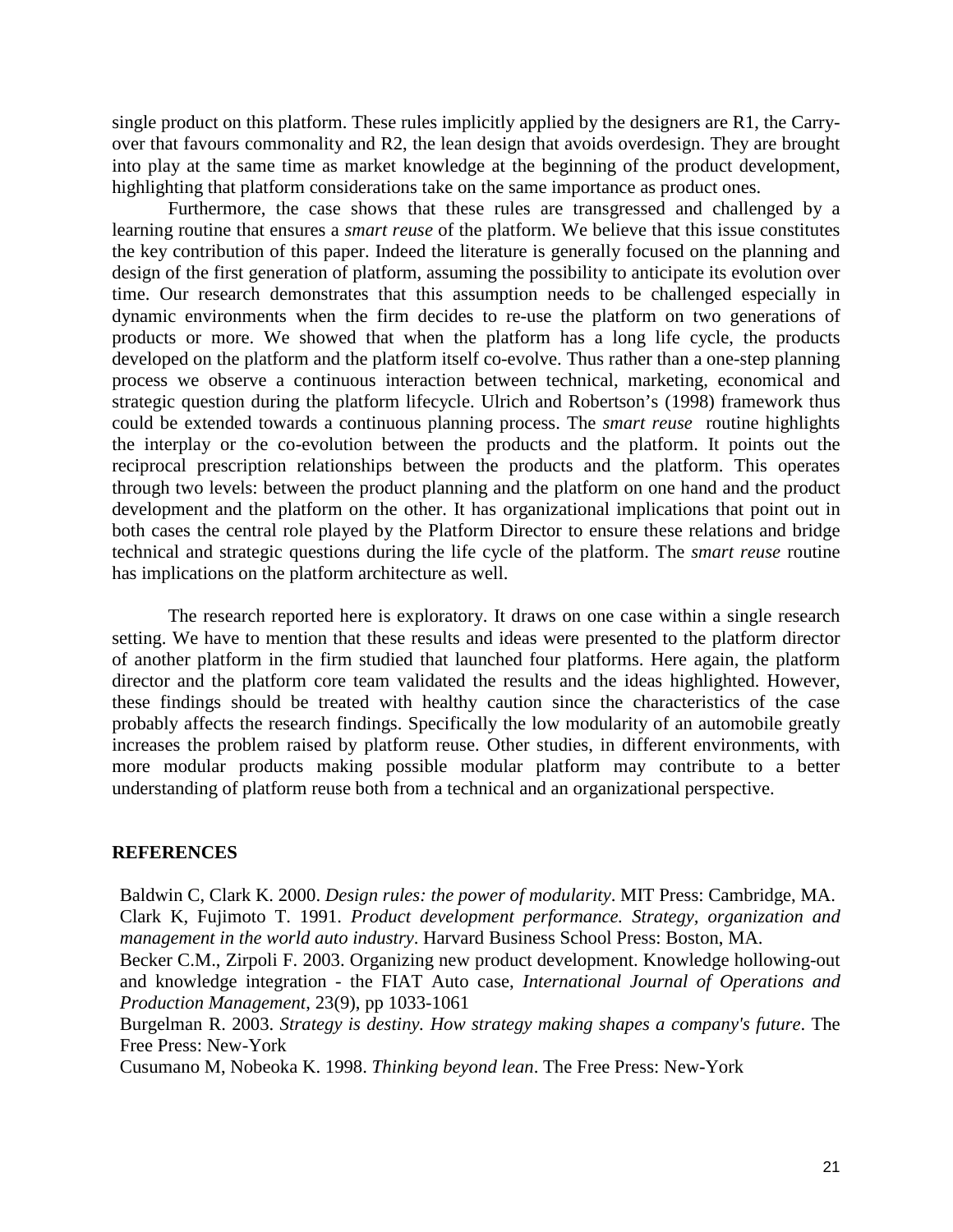Eisenhardt KM. 1989. Making Fast Strategic Decisions in High-Velocity Environments. *The Academy of Management Journal* 32(3): pp. 543-576

Eppinger S. 1991. Model-based approaches to managing concurrent engineering. *Journal of Engineering Design* **2**(4): pp. 283-290

Fisher M, Ramdas K, Ulrich K. 1999. Component Sharing in the Management of Product Variety: A Study of Automotive Braking Systems. *Management Science* 45(3): pp. 297-315

Fujimoto T. 1999. *The Evolution of a Manufacturing System at Toyota*. Oxford University Press: Oxford

Garud R, Kumaraswamy. 1995. Technological and Organizational Designs for Realizing Economies of Substitution. *Strategic Management Journal* **16**(Special Issue: Technological Transformation and the New Competitive Landscapes): pp. 93-109

Glaser, B.G., A.L. Strauss. 1967. *The Discovery of Grounded Theory : Strategies for Qualitative Research.* Aldine Publishing, Chicago, IL.

Halman J.I.M. Hofer A.P., Vuuren W.V. 2003. Platform-driven development of product families: linking theory with practice. *Journal of Product Innovation Management*, 20, pp 149- 162

Hatchuel, A., Weil, B., 2003. A new approach of innovative design: an introduction to CK theory, in Proceeding of  $14<sup>th</sup>$  International Conference on Engineering Design (ICED 03), Stockholm, Sweden, pp. 1794-1805

Jacobs M., Vickery S.K., Droge C. 2007. The effects of product modularity on competitive performance. Do integration strategies mediate the relationships? *International Journal of Operations and Production Management*, 27(10), pp 1046-1068

Krishnan V, Gupta S. 2001a. Appropriateness and Impact of Platform-Based Product Development. *Management Science* 47(1): pp. 52-68

Krishnan V, Ulrich K. 2001b. Product development decisions: a review of the literature. *Management Science* 47(1): 1-21

Langlois R, Robertson P. 1992. Networks and innovation in a modular system: lessons from the microcomputer and stereo components industries. *Research Policy* 21: pp. 297-313

Loch C, Kavadias S. 2008. Managing new product development: An evolutionary framework. In C. Loch, S. Kavadias (Eds.), *Handbook of New Product Development Management*: pp. 1- 26. Butterworth-Heinemann: Oxford

McCormack A, Rusnak J, Baldwin C. 2006. Exploring the Structure of Complex Software Designs: An Empirical Study of Open Source and Proprietary Code. *Management Science* 52(7) Meyer M, Lehnerd A. 1997. *The Power of Product Platforms: Building Value and Cost Leadership*. The Free Press: New-York

Meyer M.H. Tretzakian P. Utterback J.M. 1997. Metrics for managing research and development in the context of the product family. *Management Science,* 43 (1), pp 88-111

Miles, M., A.M. Huberman. 1994. *Qualitative Data Analysis*, Sage Publications, Beverly Hills, CA

Mintzberg H. 1978. Patterns in Strategy Formation. *Management Science* **24**(9): pp. 934-948

Mintzberg H, Waters J. 1985. Of Strategies, Deliberate and Emergent. *Strategic Management Journal* **6**(3): pp. 257-272

Muffatto M. 1999 Platform strategies in international new product development. *International Journal of Operations and Production Management*, 19(5/6), pp 449-459

Muffatto M., Roveda M. 2000 Developing product platforms: analysis of the development process. *Technovation,* 20, pp 617-630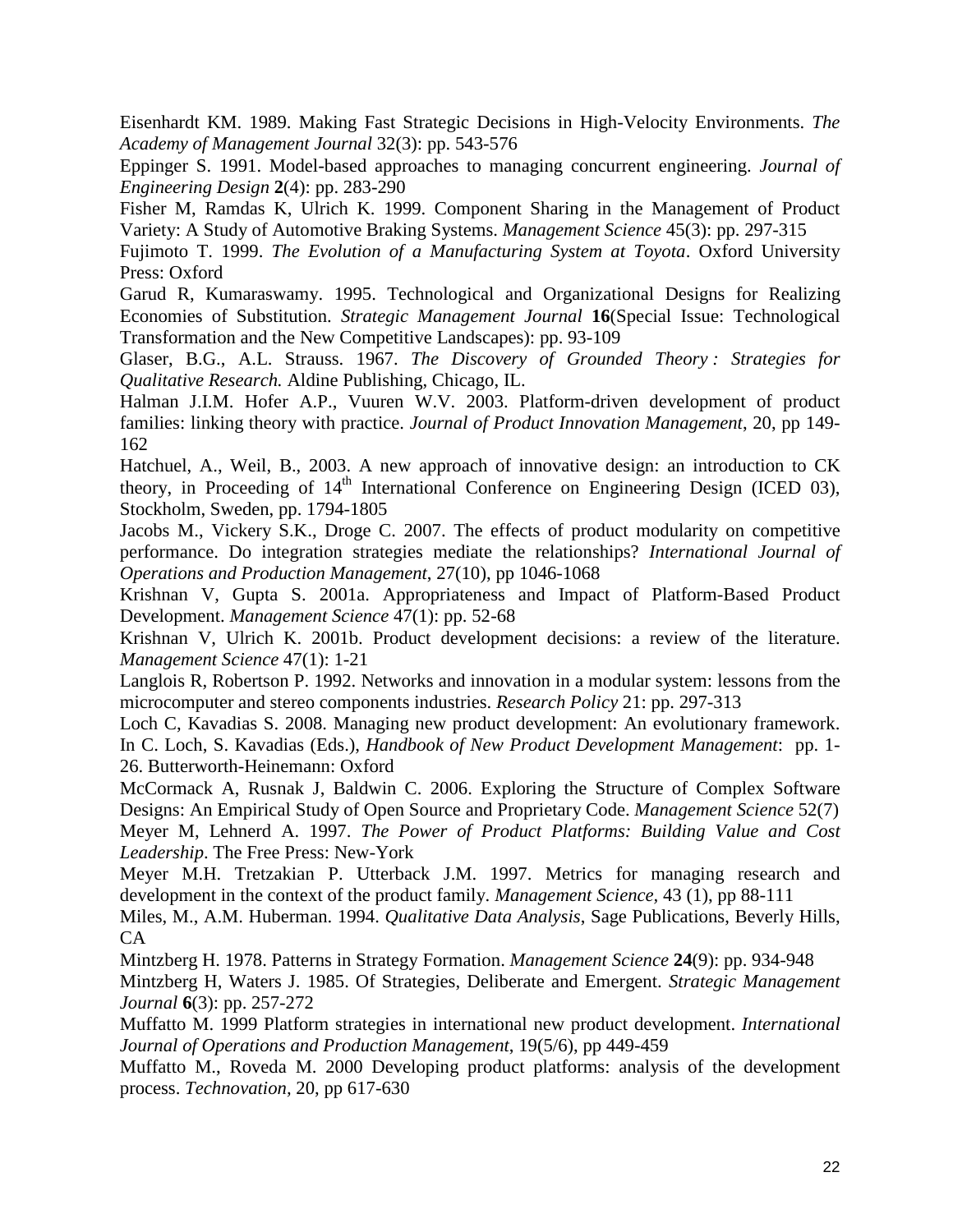Nobeoka K. Cusumano M.A. 1997. Multi-project Strategy and Sales Growth: The benefits of Rapid Design Transfer in New Product Development. *Strategic Management Journal*. 18 (3) pp. 169-186

Nonaka I, Takeuchi H. 1986. The new new product development game. *Harvard Business Review* (64): pp. 137-146

Pahl G, Beitz W. 1996. *Engineering Design: A Systematic Approach* (2nd English ed.). Springer: London

Ponssard JP, Tanguy H. 1993. Planning in firms as an interactive process. *Theory and Decision*  (34): pp. 139-159

Sanchez R, Mahoney J. 1996. Modularity, flexibility and knowledge management in product and organization design. *Strategic Management Journal* 17: pp. 63-76

Sanderson S. Uzumeri M. 1995 Managing Product Families: the case of the Sony Walkman, *Research Policy* 24(5) pp 761-782.

Sawhney M.S. Leveraged High variety strategies : from portfolio thinking to platform thinking *Journal of Academy of Management Science*, 26(1). pp 54-61

Schilling M.A. 2000. Toward a general modular systems theory and its application to interfirm product modularity. *Academy of Management Review*, 25(12), pp 312-34

Simpson T, Siddique Z, Jianxin J. 2006. *Product Platform and Product Family Design: Methods and Applications*. Springer: New-York

Sosa M, Eppinger S, Rowles C. 2004. The Misalignment of Product Architecture and Organizational Structure in Complex Product Development. *Management Science* 50(12): pp. 1674-1689Strauss, A. and Corbin, J. (1998). Basics of Qualitative Research. Techniques and Procedures for Developing Grounded Theory (2<sup>nd</sup> ed.). Newbury Park: Sage.

Suddaby R. 2006. From the editors: what grounded theory is not. *Academy of Management Journal*. 49(4). 633-642

Ulrich K. 1995. The role of product architecture in the manufacturing firm. *Research Policy* 24: pp. 419-440

Ulrich K, Eppinger S. 2004. *Product Design and Development* (3rd ed.). Irwin-Mc Graw Hill: New-York

Robertson D., Ulrich K, 1998. Planning for Product Platforms. *Sloan Management Review* (Summer): pp. 19-31

Wheelwright S, Hayes R. 1985. Competing Through Manufacturing. *Harvard Business Review*: pp. 99-109

Whitney D. 1996. Why Mechanical Design Will Never be Like VLSI Design. *Research in Engineering Design*(8): pp. 125-138

Whitney D. 2004. Physical limits to modularity. *Working paper, MIT Engineering System Division*

Worren N., Moore K. Cardona P. 2002. Modularity, strategic flexibility and firm performance: a study of the home appliance industry. *Strategic Management Journal*, 23(12), pp 1123-40

Yin R. 2003. *Case Study Research. Design and Methods.* (3rd ed.). Sage Publications : Thousand Oaks, CA.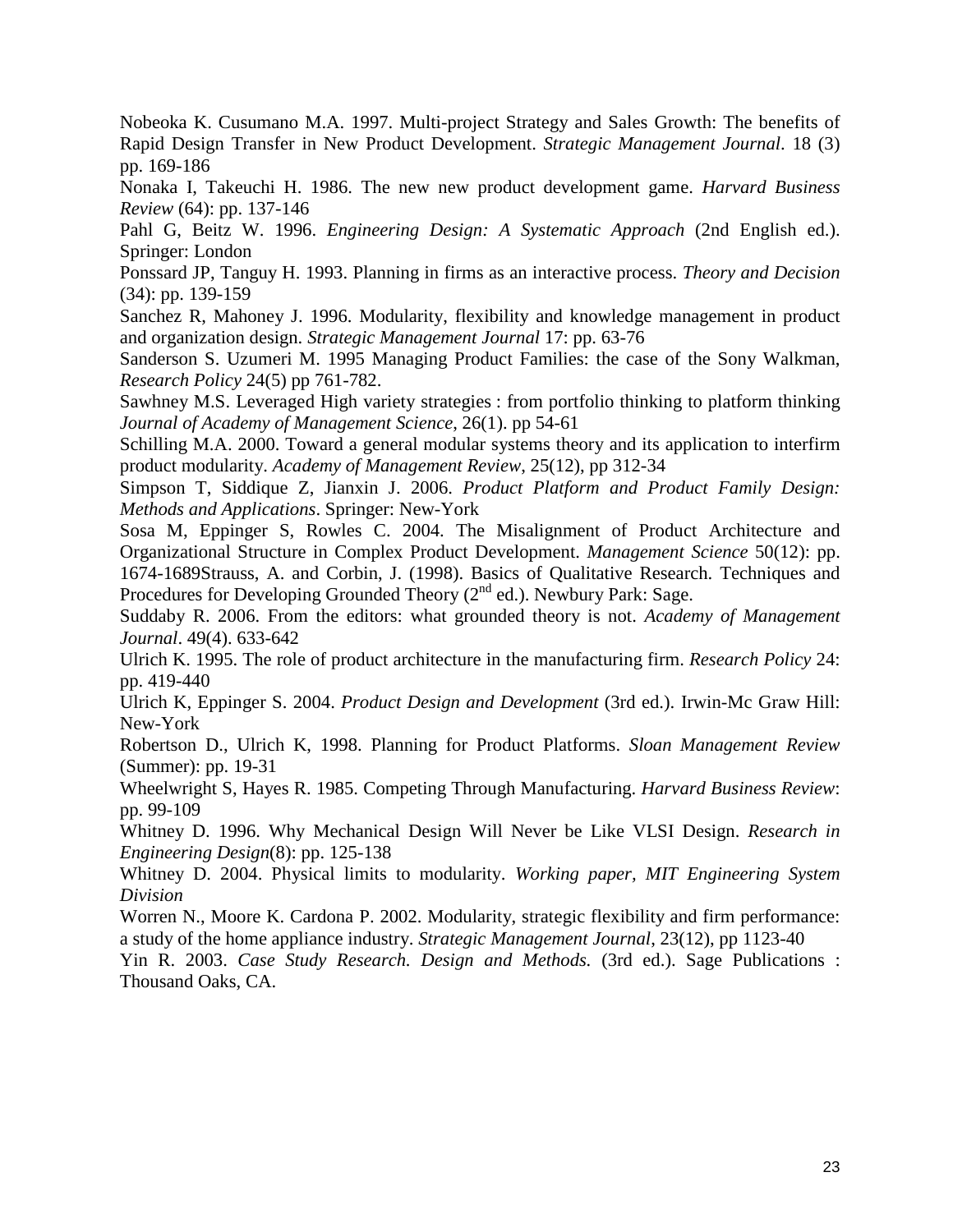## **Appendix: The Platform Design Structure Matrix**

The modularity of the platform could be analyzed through a widely used tool: the design structure matrix or (DSM) that represents the dependencies and relations between elements. This tool, first proposed by Stewart (1981) and further developed by Eppinger (1991) is used to map the architecture of a product i.e. the nature of the links between its components. In a DSM, the product is thus divided into components, represented in row and column. The DSM is a square matrix (n x n) where n is the number of components considered. The cells in the matrix represent the links between two components. If there is no link the cell is empty, if there is a link there is something in the cell. More precisely we distinguish here, following Sosa *et al.* (2003) three types of interdependencies between components:

- Interface (I): the two components are attached together (weld...)
- Space (S): due to limited space there is an interaction between the component
- Transfer (T): there is a transfer (of information, fluid, energy) between the components

The remaining question then becomes: how to evaluate the degree of modularity, and thus flexibility, of a product's architecture? A first approach is visual: the more the marked cells are concentrated along the diagonal, the more modular the product. Another solution, proposed by Mc Cormack et al. (2006), is to calculate a *change cost*. This metrics evaluate the "*degree of "coupling" it exhibits, as captured by the degree to which a change to any single element causes a (potential) change to other elements in the system, either directly or indirectly (i.e., through a chain of dependencies that exist across elements)*". Formally the change cost is calculated by dividing the number of marked cells by the total number of cells in the DSM.

We use available documents to build ourselves a first version of the DSM. Then we discussed it with two Platcar experts on architecture. They proposed the division of the platform in 31 modules (50 for the entire vehicle) following their usual design methodology. The result is the matrix in Fig  $N^{\circ}$  13. If we limit ourselves to a visual analysis, the DSM seems not very modular. This result is confirmed by the change cost which is, in this case, nearly 30%. This seems to indicate an "integral" architecture. Indeed, we can compare this figure with the, sparse, available data on DSM. For example, Mac Cormack et al. (2006) found a 6,63% change cost on Linux and a 2,78% on Mozilla after its redesign, which constitutes very good examples of modular software. Of course we have to be very careful on this kind of comparison since we are very far from apple-to-apple comparison. Software and automotive platform are intrinsically of different nature.